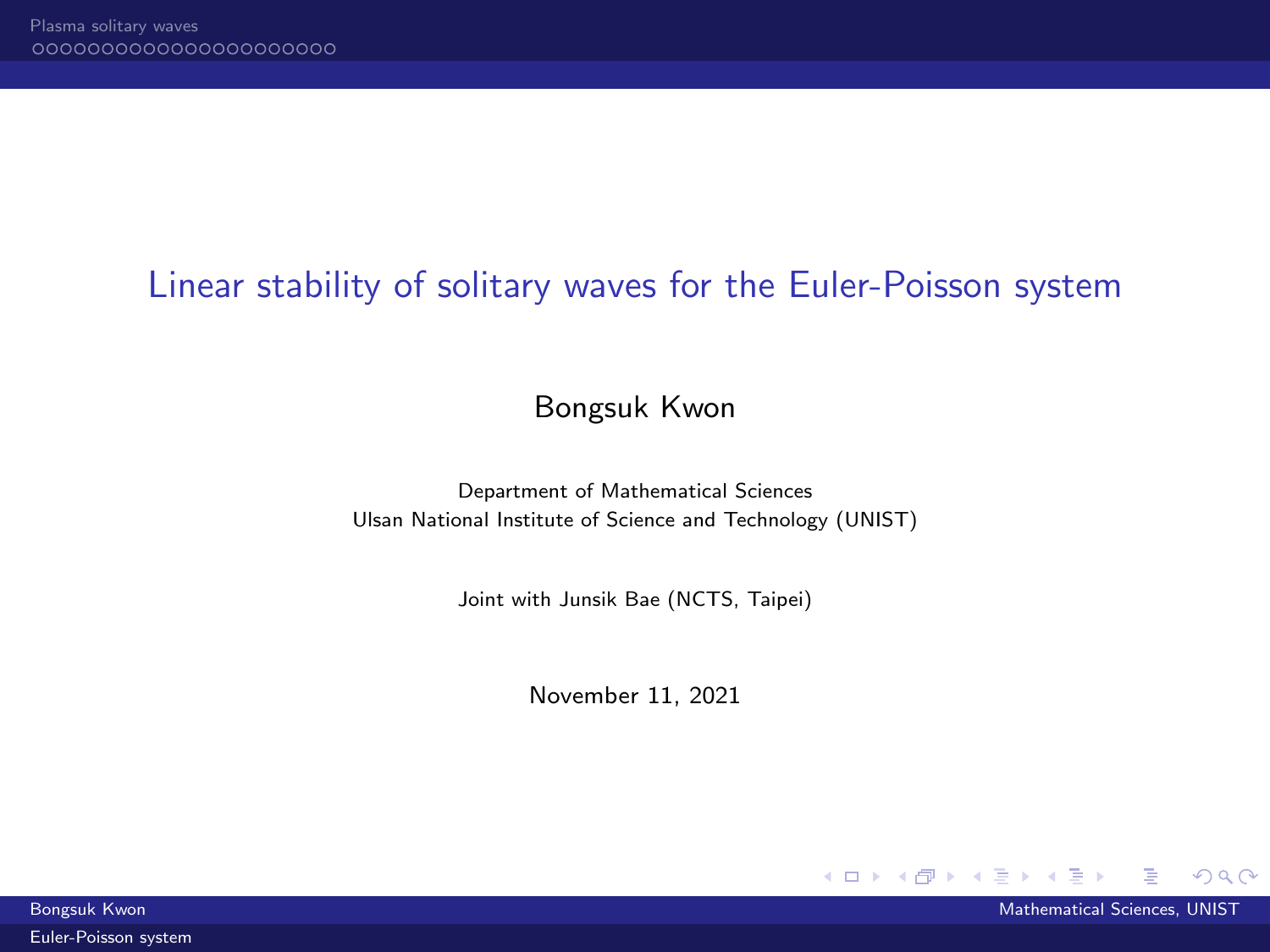## Isothermal Euler-Poisson equations

The dynamics of ions in plasma is governed by:

$$
\rho_t + \nabla \cdot (\rho u) = 0,
$$
  
\n
$$
(\rho u)_t + \nabla \cdot (\rho u \otimes u) + K \nabla \rho = \rho \nabla \phi,
$$
  
\n
$$
\varepsilon \Delta \phi = \rho - e^{-\phi}, \quad (x \in \mathbb{R}^3, \quad t \ge 0)
$$

メロメメ 倒 メメ ミメメ 毛

 $298$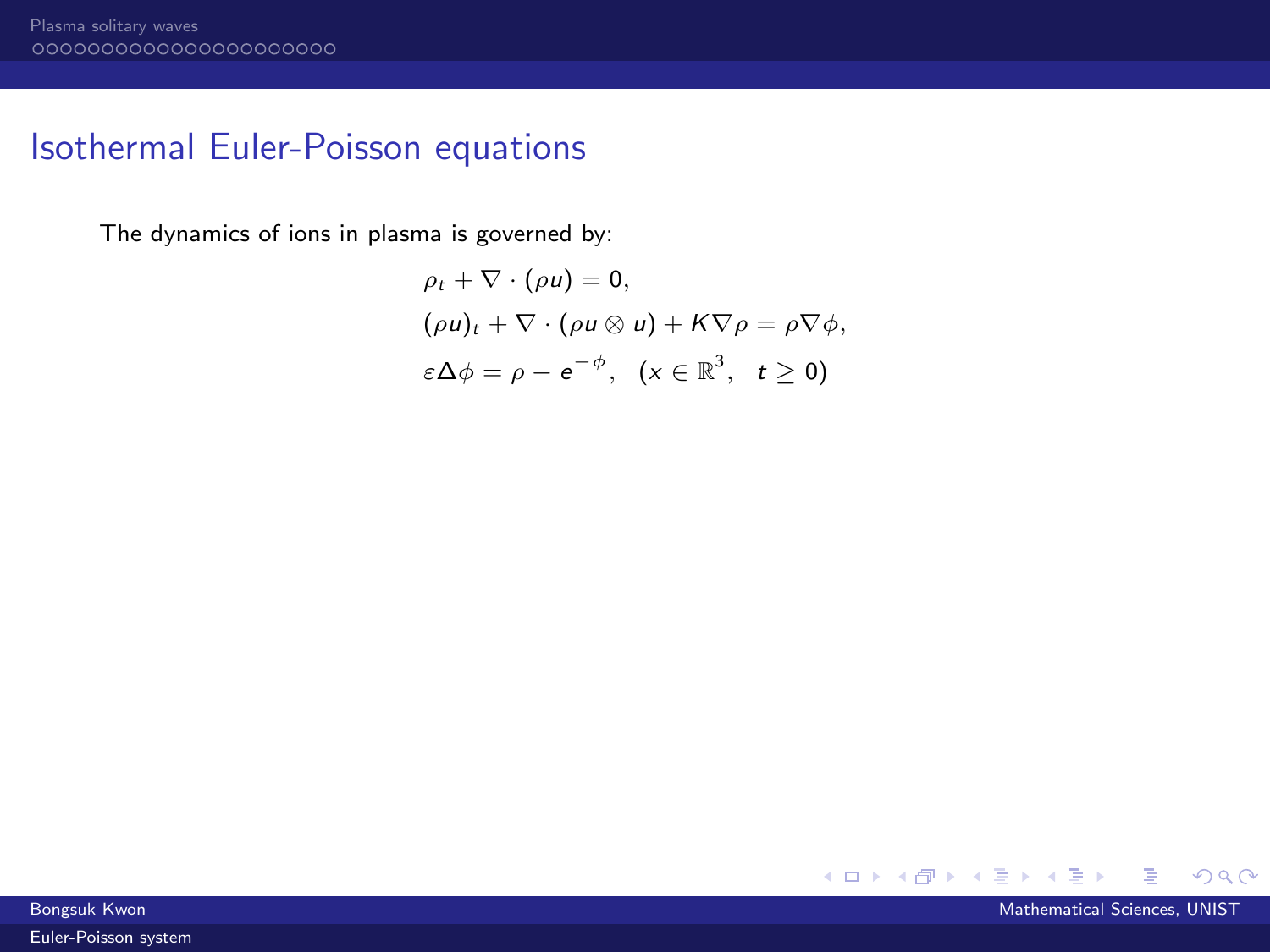## Isothermal Euler-Poisson equations

The dynamics of ions in plasma is governed by:

$$
\rho_t + \nabla \cdot (\rho u) = 0,
$$
  
\n
$$
(\rho u)_t + \nabla \cdot (\rho u \otimes u) + K \nabla \rho = \rho \nabla \phi,
$$
  
\n
$$
\varepsilon \Delta \phi = \rho - e^{-\phi}, \quad (x \in \mathbb{R}^3, \quad t \ge 0)
$$

- **fluid** (macroscopic) model arising in plasmas.
- **Plasma**  $=$  ionized gas consisting of positive ions and electrons
- It is often modeled as compressible gas, i.e., Euler eq. (cf. kinetic model, Vlasov-Poisson...)
- $\rho(x, t)$ ,  $u(x, t)$  and  $-\phi(x, t)$  represent the density, velocity and the electrostatic potential, respectively.
- Boltzmann-Maxwell relation  $\rho_e = e^{-\phi}$
- $\sqrt{\varepsilon}$  is the (rescaled) Debye length  $\lambda_D$  that is,  $\varepsilon \sim \lambda_D^2$   $(\lambda_D \ll 1$ , lab setting  $\lambda_D \sim 10^{-4})$

イロト イ押ト イヨト イヨト

 $QQ$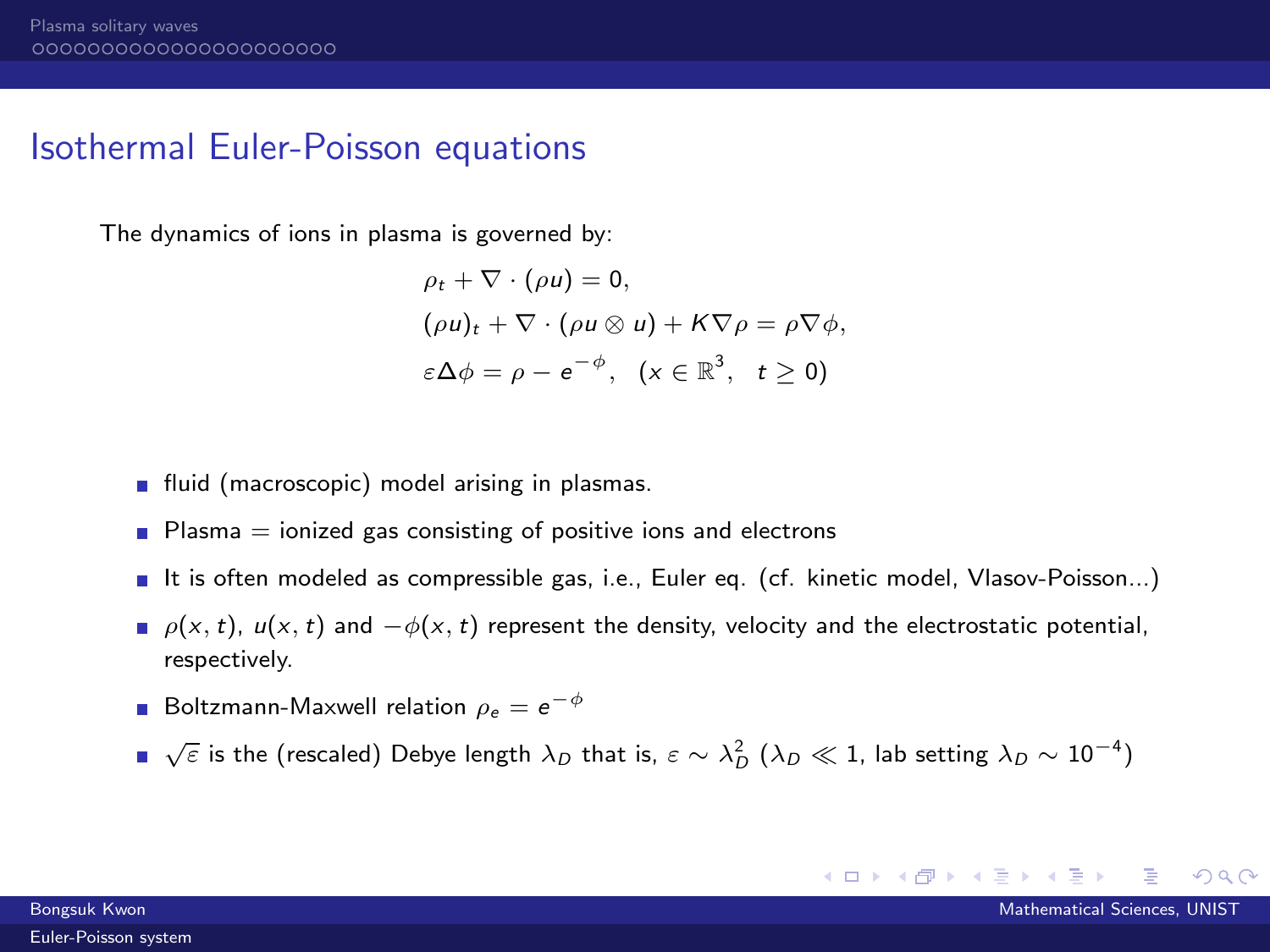# <span id="page-3-0"></span>[Plasma solitary waves](#page-3-0)



**Bongsuk Kwon** Mathematical Sciences, UNIST Control of the Control of the Control of the Control of the Mathematical Sciences, UNIST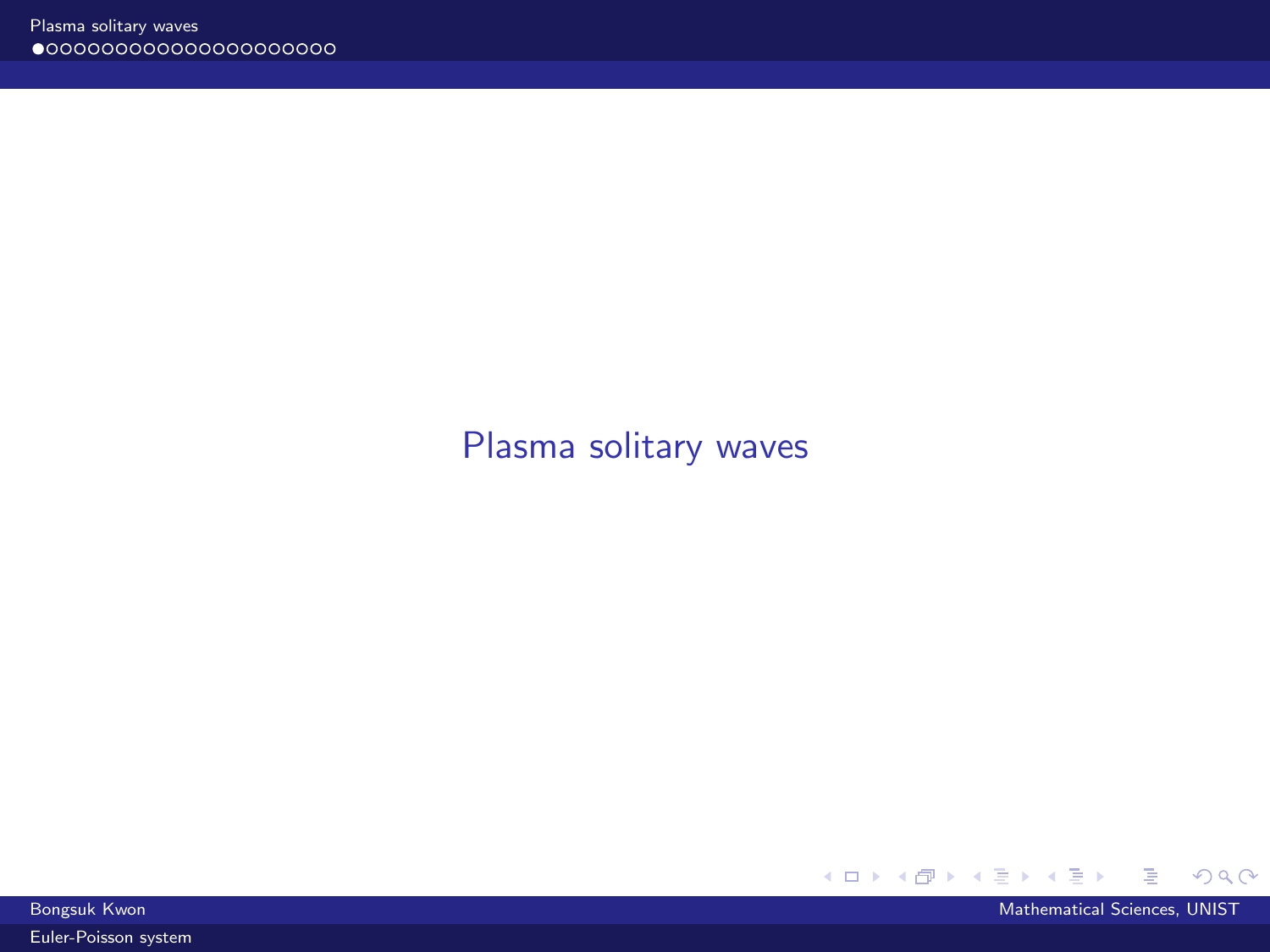## Solitary waves for the Euler-Poisson system in 1-d

We consider the 1D Euler-Poisson system:

$$
\begin{cases}\n\partial_t (1+n) + \partial_x ((1+n)u) = 0, \\
\partial_t u + u \partial_x u + K \partial_x \log(1+n) = -\partial_x \phi, \\
\partial_x^2 \phi = e^{\phi} - (1+n),\n\end{cases}
$$
\n(1.1)

with the boundary condition

$$
n \to 0, \quad u \to 0, \quad \phi \to 0 \quad \text{as} \quad |x| \to \infty,
$$
 (1.2)

Bongsuk Kwon Mathematical Sciences, UNIST

重

メロトメ 伊 トメ 君 トメ 君 トー

 $298$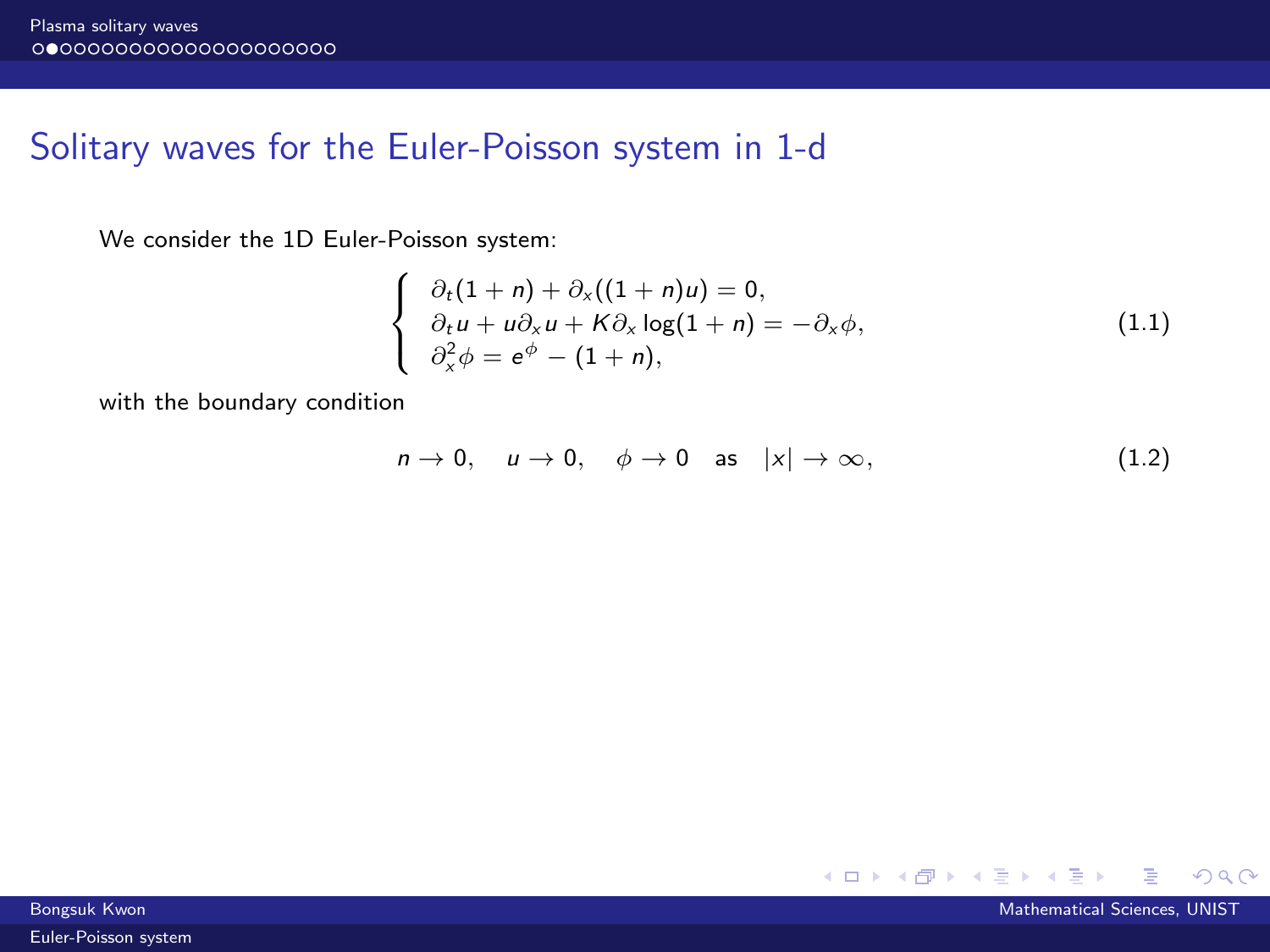## Solitary waves for the Euler-Poisson system in 1-d

We consider the 1D Euler-Poisson system:

$$
\begin{cases}\n\partial_t (1+n) + \partial_x ((1+n)u) = 0, \\
\partial_t u + u \partial_x u + K \partial_x \log(1+n) = -\partial_x \phi, \\
\partial_x^2 \phi = e^{\phi} - (1+n),\n\end{cases}
$$
\n(1.1)

with the boundary condition

$$
n \to 0, \quad u \to 0, \quad \phi \to 0 \quad \text{as} \quad |x| \to \infty, \tag{1.2}
$$

• Seeking the solitary wave solutions by plugging the Ansatz

$$
(n, u, \phi)(\tilde{x}), \quad \text{where } \tilde{x} = x - ct,
$$

one has the traveling wave equations,

$$
- c(1 + n)' + ((1 + n)u)' = 0,- cu' + uu' + K(log(1 + n))' = -\phi',\phi'' = e^{\phi} - (1 + n),
$$

Bongsuk Kwon Mathematical Sciences, UNIST Control of the Control of the Control of the Control of the Mathematical Sciences, UNIST

 $QQ$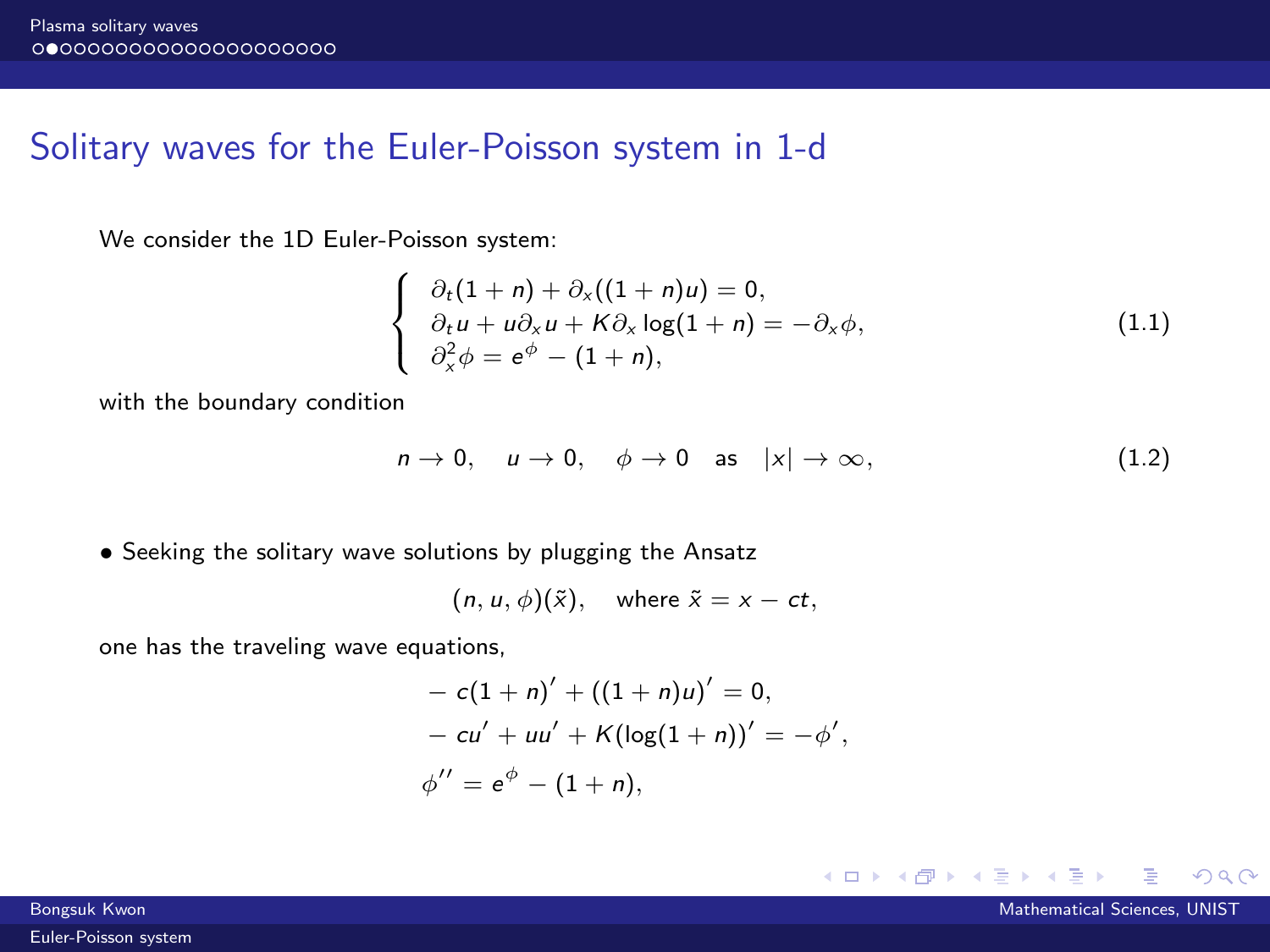## Existence of Solitary waves for EP

#### Assumption

Let 
$$
c = \sqrt{K+1} + \varepsilon
$$
,  $\varepsilon > 0$ .

■ 
$$
\varepsilon_0 := \sqrt{K}x_0 - \sqrt{K+1} > 0
$$
, where  $x_0$  is a solution of  

$$
x^K(K(x-1)^2 + 1) - \exp(K(x^2 - 1)/2) = 0
$$

#### Theorem (Bae-K., 2019)

For  $\varepsilon \in (0, \varepsilon_0)$ , there is a two-parameter family of solitary waves

$$
(n_c, u_c, \phi_c)(x - ct - \gamma), \qquad c \in (\sqrt{K+1}, \sqrt{K+1} + \varepsilon_0), \quad \gamma \in \mathbb{R}.
$$

Moreover,

$$
|(n_c, u_c, \phi_c)(x-ct)| \leq C \varepsilon \exp(-c_0 \varepsilon^{1/2} |x-ct|).
$$

Remarks

■ Speed 
$$
c := \sqrt{K+1} + \varepsilon
$$
, "Relative" speed =  $\varepsilon$ 

**Example 21** Ampitude = 
$$
\mathcal{O}(\varepsilon)
$$
,  $\text{Width} = \mathcal{O}(\varepsilon^{-1/2})$ 

Recall the KdV solitary wave:  $u_{KdV}(x,t) = 3v$  sech<sup>2</sup>  $\left(\frac{\sqrt{v}}{2}(x - vt - \gamma)\right)$ 

 $QQ$ 

**K ロ ▶ K 何 ▶**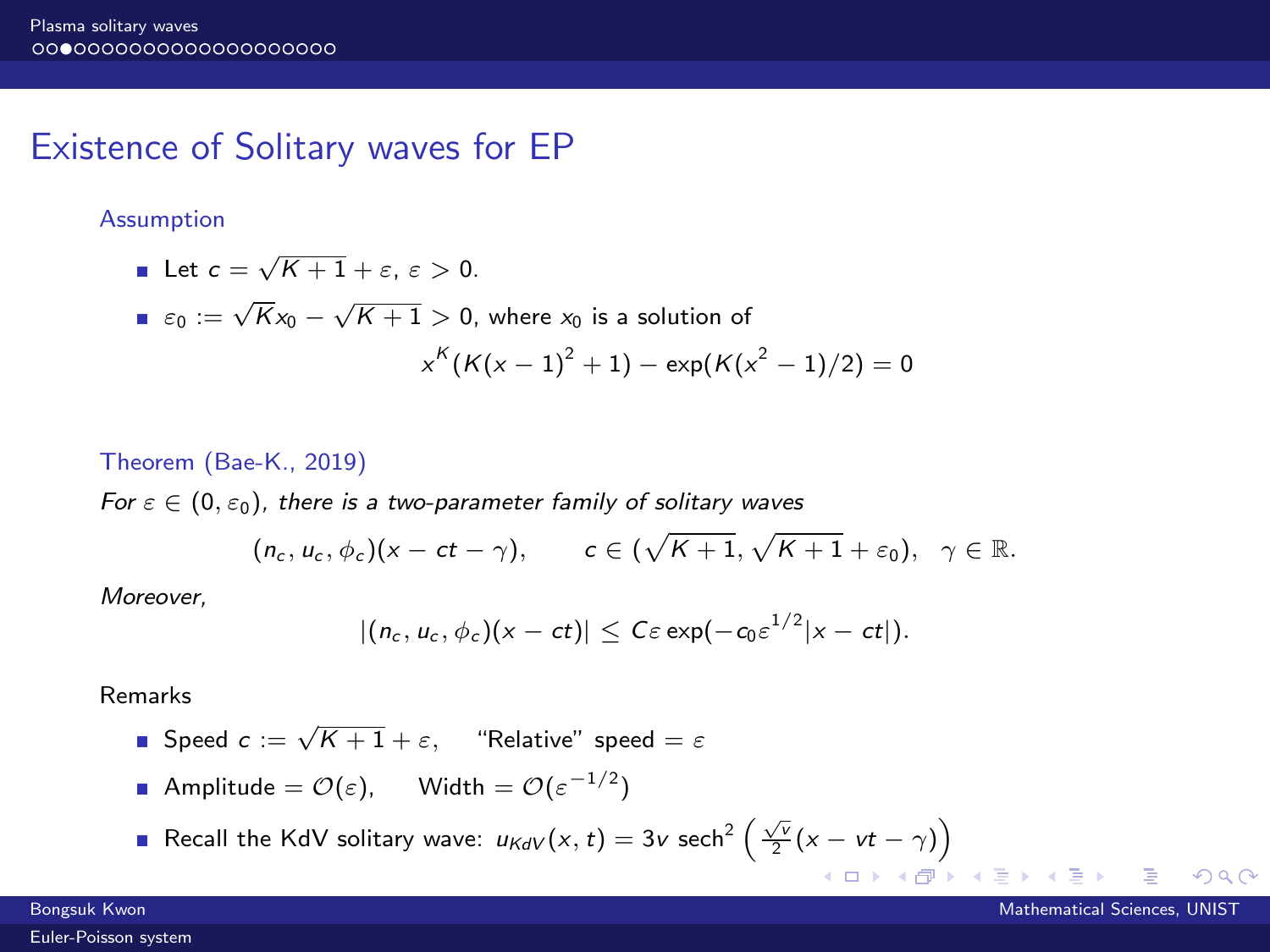## Sketch the proof

Recall

$$
- c(1 + n)' + ((1 + n)u)' = 0,- cu' + uu' + K(log(1 + n))' = -\phi',\phi'' = e^{\phi} - (1 + n),
$$

Introducing a new variable

$$
E := -\phi',\tag{1.5}
$$

**K ロ ▶ K 御 ▶ K 舌** 

and a function

$$
h(n) := \frac{dH(n)}{dn} = \frac{c^2}{(1+n)^3} - \frac{K}{1+n}
$$
 (1.6)

It can be reduced to the ODE system for n and E :

$$
n' = -E/h(n),
$$
  

$$
E' = n - e^{H(n)}.
$$

3 - 4 로

 $298$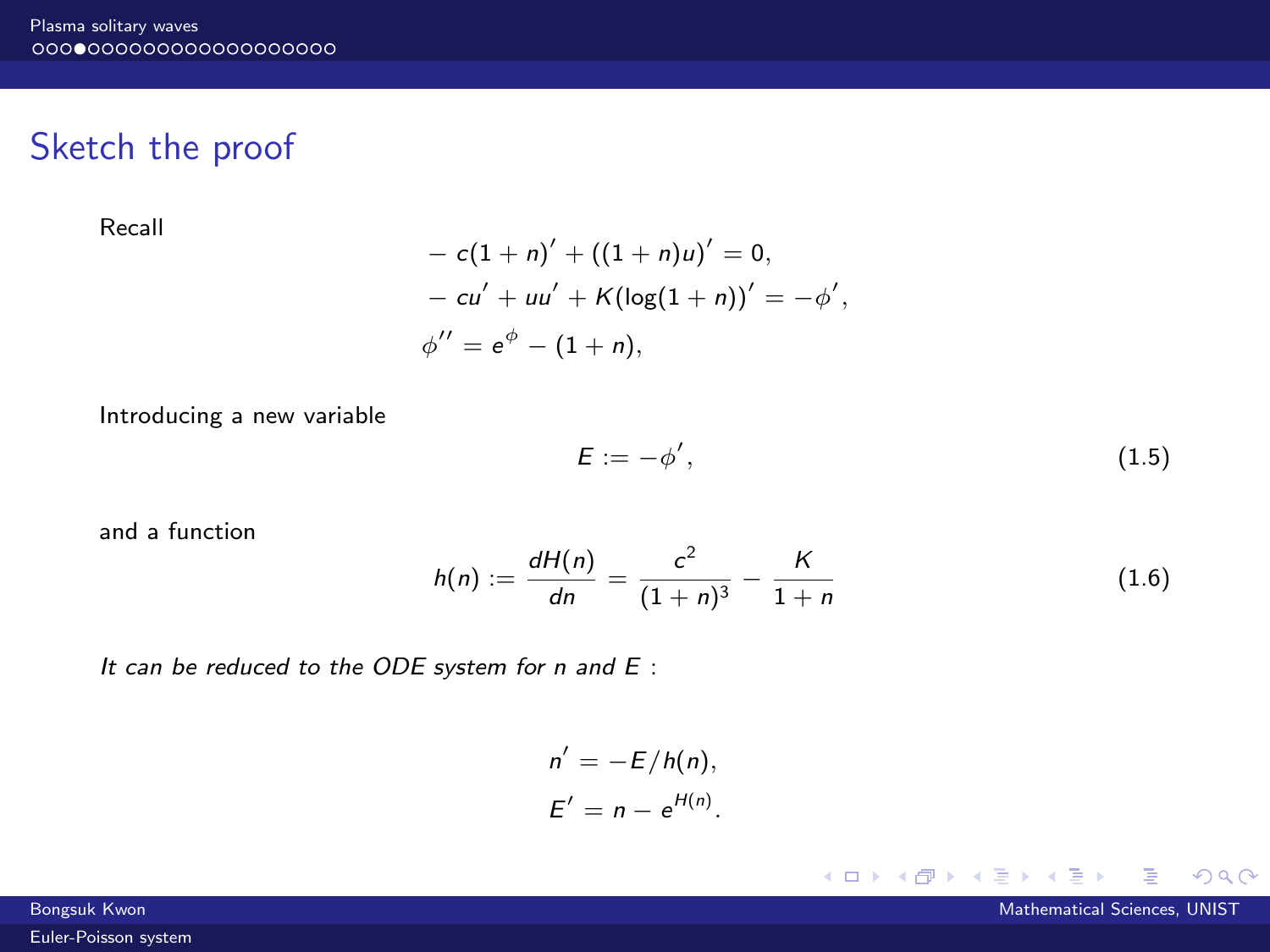# Sketch the proof (phase plane analysis)



∍ **Bongsuk Kwon** Mathematical Sciences, UNIST Control of the Control of the Control of the Control of the Mathematical Sciences, UNIST

**K ロ ▶ K 伊 ▶ K** 

э 41  $298$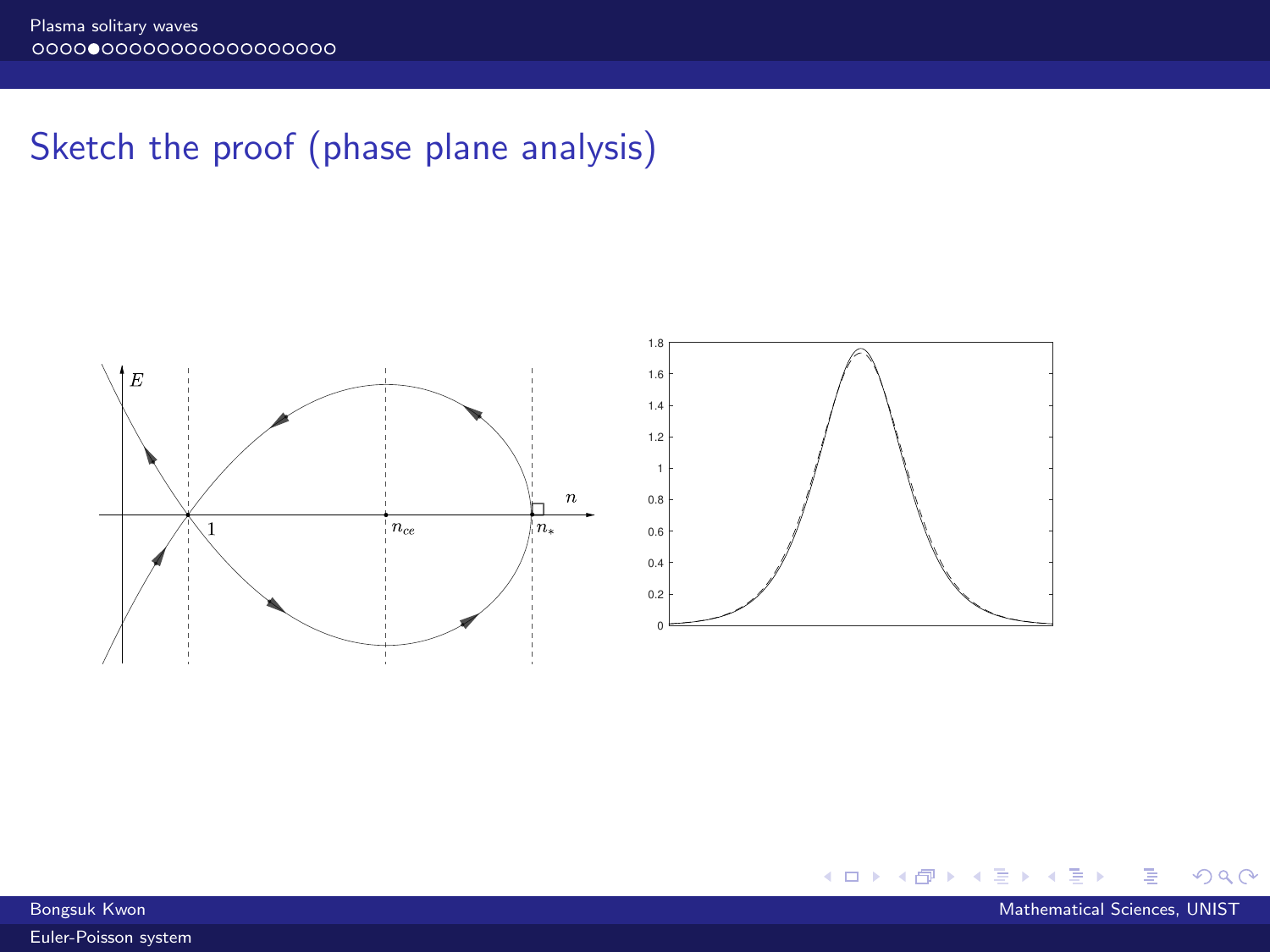# Small amplitude limit (KdV limit)

•  $(n_c, u_c, \phi_c)$  is "similar" to the solitary waves of the associated KdV equation.



Bongsuk Kwon Mathematical Sciences, UNIST Control of the Control of the Control of the Control of the Mathematical Sciences, UNIST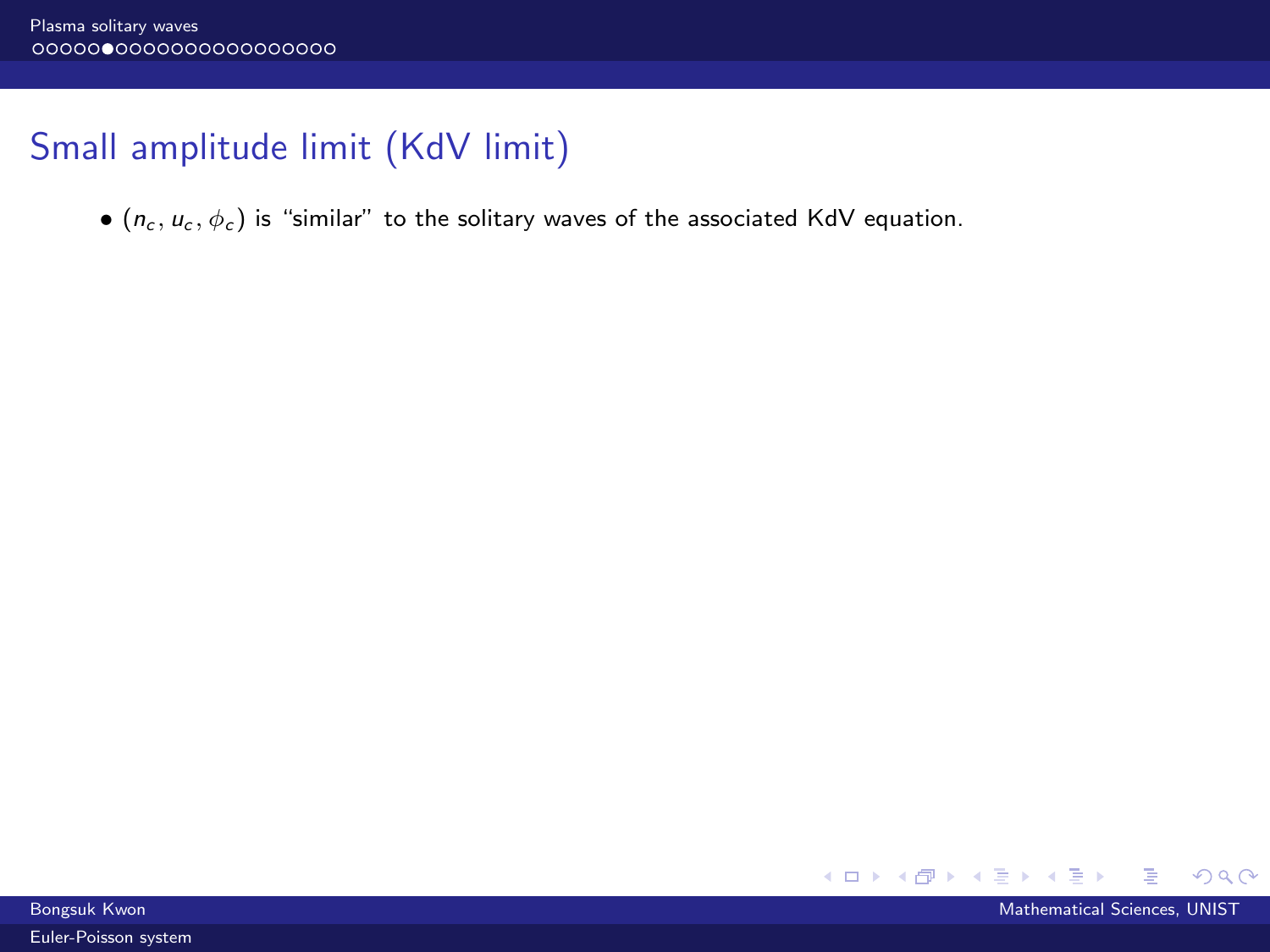# Small amplitude limit (KdV limit)

•  $(n_c, u_c, \phi_c)$  is "similar" to the solitary waves of the associated KdV equation.

Theorem (Bae-K., 2019)  
\nLet 
$$
\xi = \varepsilon^{1/2}(x - ct)
$$
. For all  $\varepsilon \in (0, \varepsilon_0)$ , there holds  
\n
$$
|\phi_c(\varepsilon^{-1/2}\xi) - \varepsilon \Psi_{KdV}(\xi)| \lesssim \varepsilon^2 e^{-c|\xi|},
$$

where

$$
\Psi_{\text{KdV}}(\xi) = \frac{3}{V} \operatorname{sech}^2\left(\sqrt{\frac{V}{2}}\xi\right)
$$

is the solution to the KdV traveling wave equation:

$$
-\Psi' + V\Psi\Psi' + (2V)^{-1}\Psi''' = 0.
$$

 $QQQ$ 

 $A \Box B$   $A \Box B$   $A \Box B$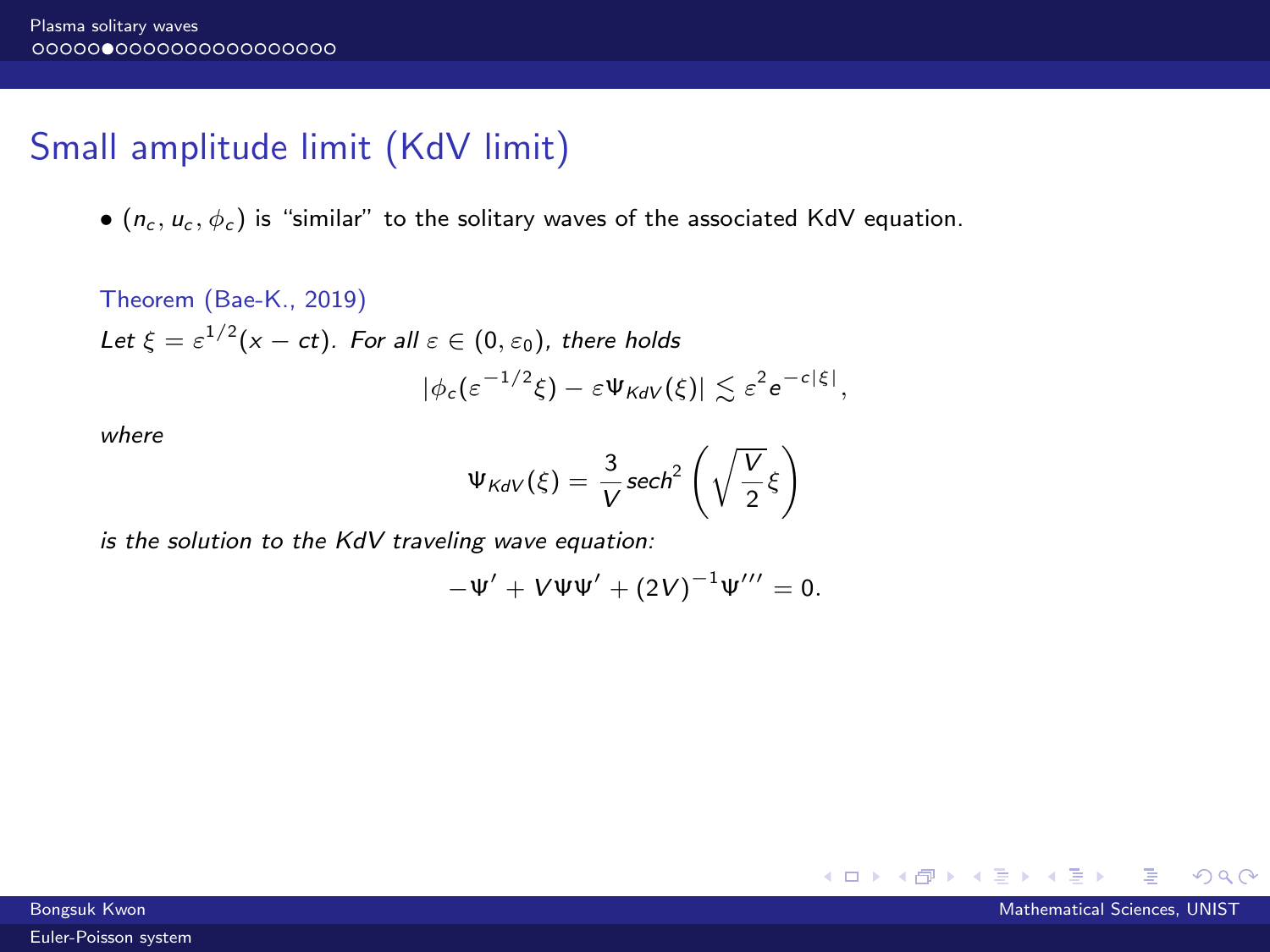# Small amplitude limit (KdV limit)

•  $(n_c, u_c, \phi_c)$  is "similar" to the solitary waves of the associated KdV equation.

Theorem (Bae-K., 2019)  
\nLet 
$$
\xi = \varepsilon^{1/2}(x - ct)
$$
. For all  $\varepsilon \in (0, \varepsilon_0)$ , there holds  
\n
$$
|\phi_c(\varepsilon^{-1/2}\xi) - \varepsilon \Psi_{KdV}(\xi)| \lesssim \varepsilon^2 e^{-c|\xi|},
$$

where

$$
\Psi_{\text{KdV}}(\xi) = \frac{3}{V} \operatorname{sech}^2\left(\sqrt{\frac{V}{2}}\xi\right)
$$

is the solution to the KdV traveling wave equation:

$$
-\Psi' + V\Psi\Psi' + (2V)^{-1}\Psi''' = 0.
$$

Remarks.

- $\Psi_{KdV}$  is the first order correction to  $\phi_c$
- Our results imply that the formal KdV expansion via GM for the EP is mathematically valid in the presence of solitary waves
- Gardner-Morikawa transform:  $t \to \varepsilon^{3/2} t$ ,  $x \to \varepsilon^{1/2} (x Vt)$

イロト イ母 トイヨ トイヨ

 $QQ$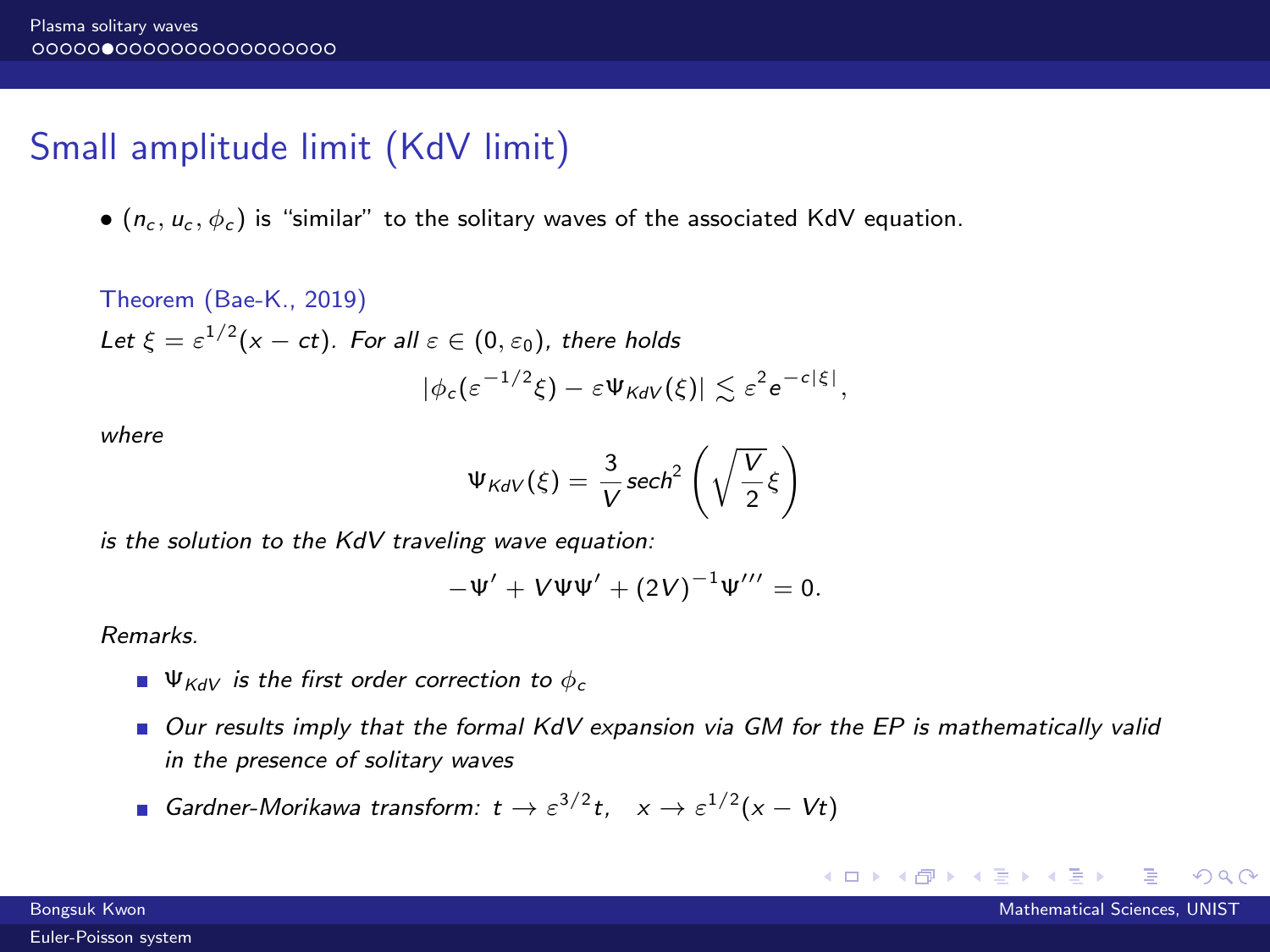# Numerical experiments





 $\rightarrow$ 

 $298$ 

**K ロ ト K 御 ト K 語**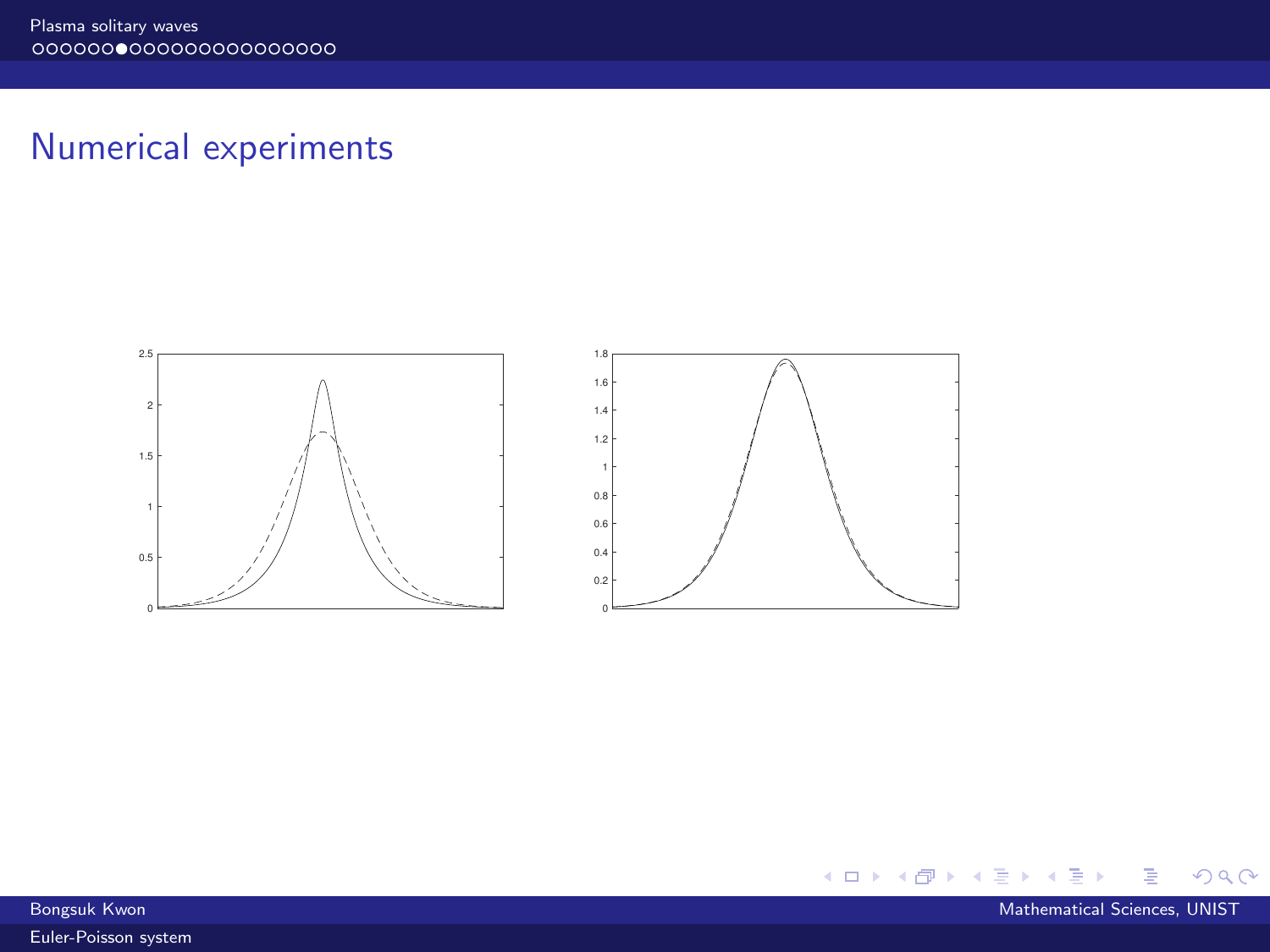# Linear stability of solitary waves

- The solutions of KdV are dominated by their solitary waves
- Similar stability results are expected
- Goal: to prove linear stability



Bongsuk Kwon Mathematical Sciences, UNIST Control of the Control of the Control of the Control of the Mathematical Sciences, UNIST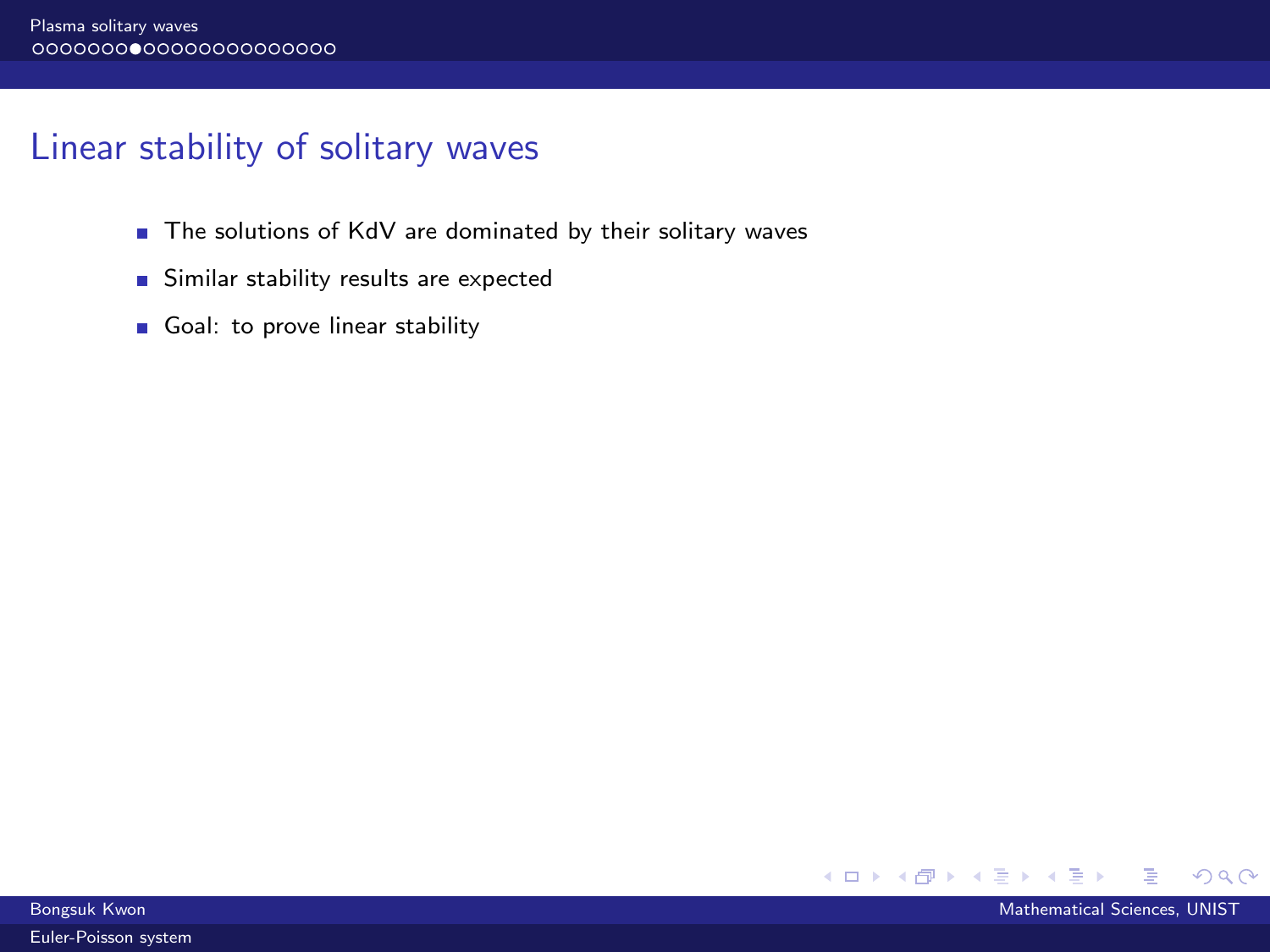## Linear stability of solitary waves

- The solutions of KdV are dominated by their solitary waves
- Similar stability results are expected
- Goal: to prove linear stability

Let  $c:=\sqrt{1+K}+\varepsilon$ . Linearizing around  $(1+n_c,u_c,\phi_c)$ , we obtain  $\int$  $\partial_t n - c \partial_x n + \partial_x (n_c u + u_c n) = 0,$  $\partial_t u - c \partial_x u + \partial_x (u_c u) + \sigma \partial_x \left( \frac{n}{1+n_c} \right) = -\partial_x \phi,$ 

$$
\left(\begin{array}{c}\n\frac{\partial^2}{\partial x^2} \phi - e^{\phi c} \phi = -n.\n\end{array}\right)
$$

4 0 F

 $\Omega$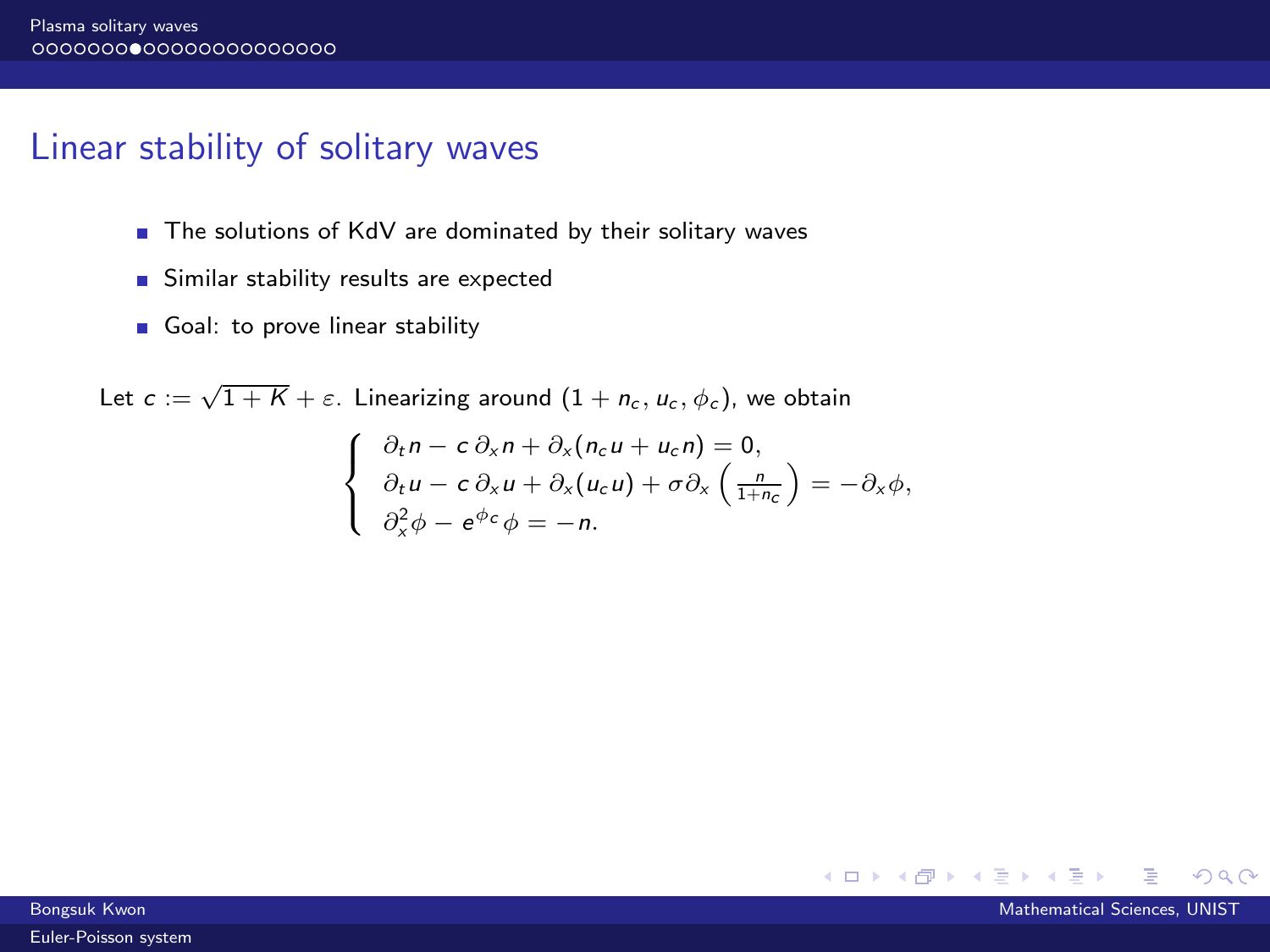### Linear stability of solitary waves

- The solutions of KdV are dominated by their solitary waves
- Similar stability results are expected
- Goal: to prove linear stability

Let  $c:=\sqrt{1+K}+\varepsilon$ . Linearizing around  $(1+n_c,u_c,\phi_c)$ , we obtain  $\int$  $\mathbf{I}$  $\partial_t n - c \partial_x n + \partial_x (n_c u + u_c n) = 0,$  $\partial_t u - c \partial_x u + \partial_x (u_c u) + \sigma \partial_x \left( \frac{n}{1+n_c} \right) = -\partial_x \phi,$  $\partial_x^2 \phi - e^{\phi_c} \phi = -n.$ 

This can be written as a compact (nonlocal) form

$$
\partial_t \begin{pmatrix} n \\ u \end{pmatrix} = \mathcal{L} \begin{pmatrix} n \\ u \end{pmatrix}
$$

where

$$
\mathcal{L}\begin{pmatrix}n\\u\end{pmatrix} := -\partial_x \left[ \begin{pmatrix} -c + u_c & 1 + n_c\\ \frac{K}{1 + n_c} & -c + u_c \end{pmatrix} \begin{pmatrix} n\\u \end{pmatrix} + \begin{pmatrix} 0 & 0\\ (-\partial_x^2 + e^{\phi_c})^{-1} & 0 \end{pmatrix} \begin{pmatrix} n\\u \end{pmatrix} \right]
$$

∢ ロ ▶ 《 母 》 《 ヨ 》 《 ヨ

 $\Omega$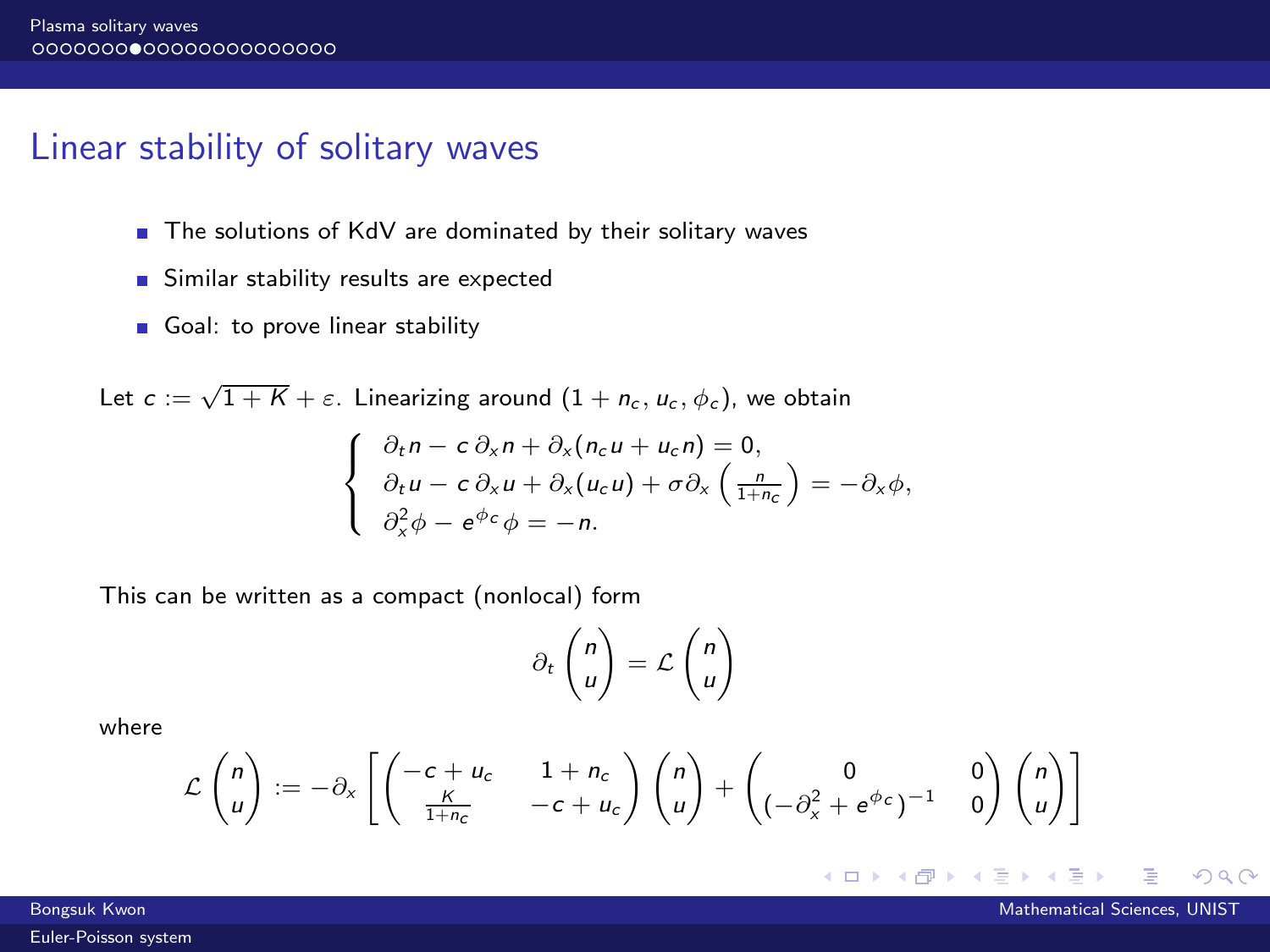## Eigenvalue problem

We rewrite the eigenvalue problem  $(\lambda - \mathcal{L})U = 0$  as an ODE system:

$$
\begin{cases}\n\lambda n - c \partial_x n + \partial_x u + \partial_x (n_s u + u_s n) = 0, \\
\lambda u - c \partial_x u + \partial_x (u_s u) + \sigma \partial_x \left(\frac{n}{1 + n_s}\right) + \psi = 0, \\
\phi_x - \psi = 0, \\
\psi_x - e^{\phi_s} \phi + n = 0.\n\end{cases}
$$

メロトメ 倒 トメ ミトメ ヨト

 $298$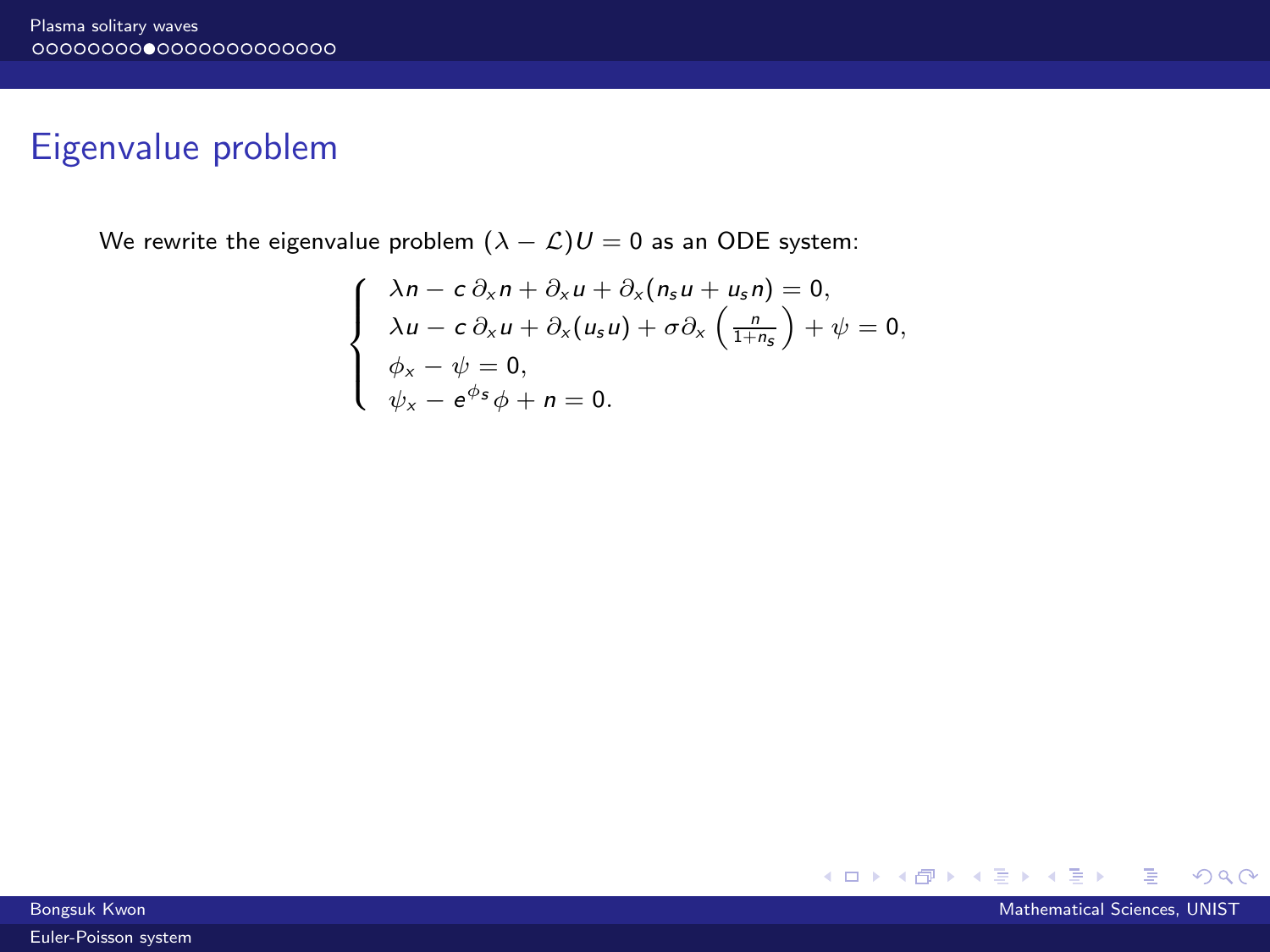# Eigenvalue problem

We rewrite the eigenvalue problem  $(\lambda - \mathcal{L})U = 0$  as an ODE system:

$$
\begin{cases}\n\lambda n - c \partial_x n + \partial_x u + \partial_x (n_s u + u_s n) = 0, \\
\lambda u - c \partial_x u + \partial_x (u_s u) + \sigma \partial_x \left(\frac{n}{1 + n_s}\right) + \psi = 0, \\
\phi_x - \psi = 0, \\
\psi_x - e^{\phi_s} \phi + n = 0.\n\end{cases}
$$

The dispersion relation for  $\mathcal{L}$ :

$$
d(\lambda, \nu) = \det \begin{pmatrix} \lambda - c\nu & \nu & 0 & 0 \\ K\nu & \lambda - c\nu & 0 & 1 \\ 0 & 0 & \nu & -1 \\ 1 & 0 & -1 & \nu \end{pmatrix} = (\nu^2 - 1) \left[ (\lambda - c\nu)^2 - K\nu^2 \right] + \nu^2 = 0
$$

$$
\iff \lambda = \nu \left( c \pm \sqrt{\frac{1}{1-\nu^2} + \sigma} \right), \quad 1 - \nu^2 \neq 0
$$

メロトメ 倒 トメ ミトメ ヨト

 $298$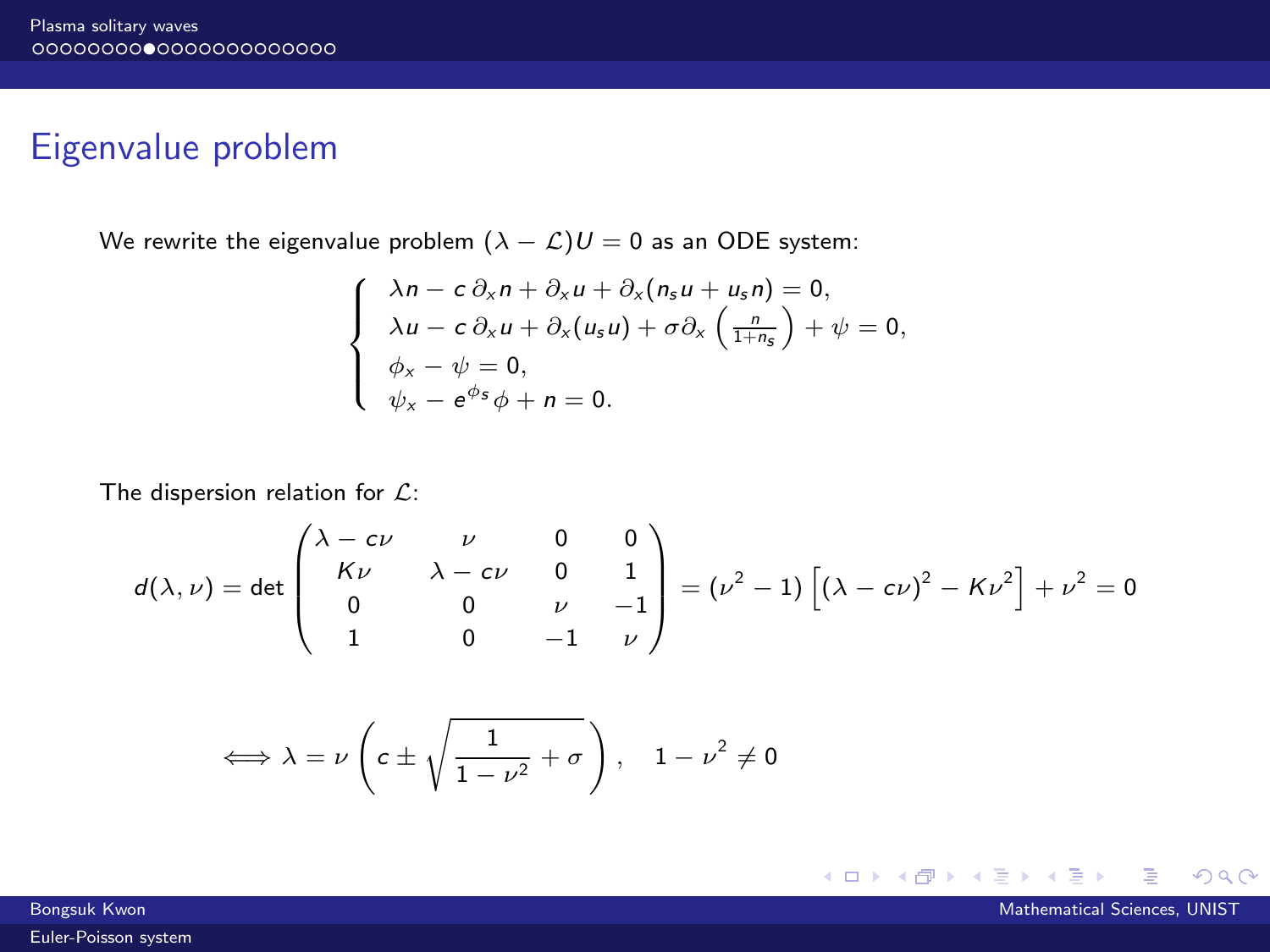# Spectrum

Let  $\nu = i k$ ,  $k \in \mathbb{R}$ . Then, the dispersion relation is given by

$$
\lambda(k) = ick \pm i\sqrt{\frac{k^2}{1+k^2} + K} \in i\mathbb{R}.
$$

By Weyl's thoerem, one has

$$
\sigma_{\text{ess}}(\mathcal{L}) \in i\mathbb{R}.
$$

 $\Box \lambda \in \mathbb{C}$  is in the essential spectrum,  $\sigma_{\text{ess}}(L)$  if  $\lambda - L$  is not Fredholm with index zero.

 $\Box \lambda \in \mathbb{C}$  is in the *point spectrum*,  $\sigma_{pt}(L)$  if  $\lambda \notin \sigma_{\text{ess}}(L)$  and  $\lambda - L$  is not invertible.

 $QQ$ 

 $A \Box B$   $A \Box B$   $A \Box B$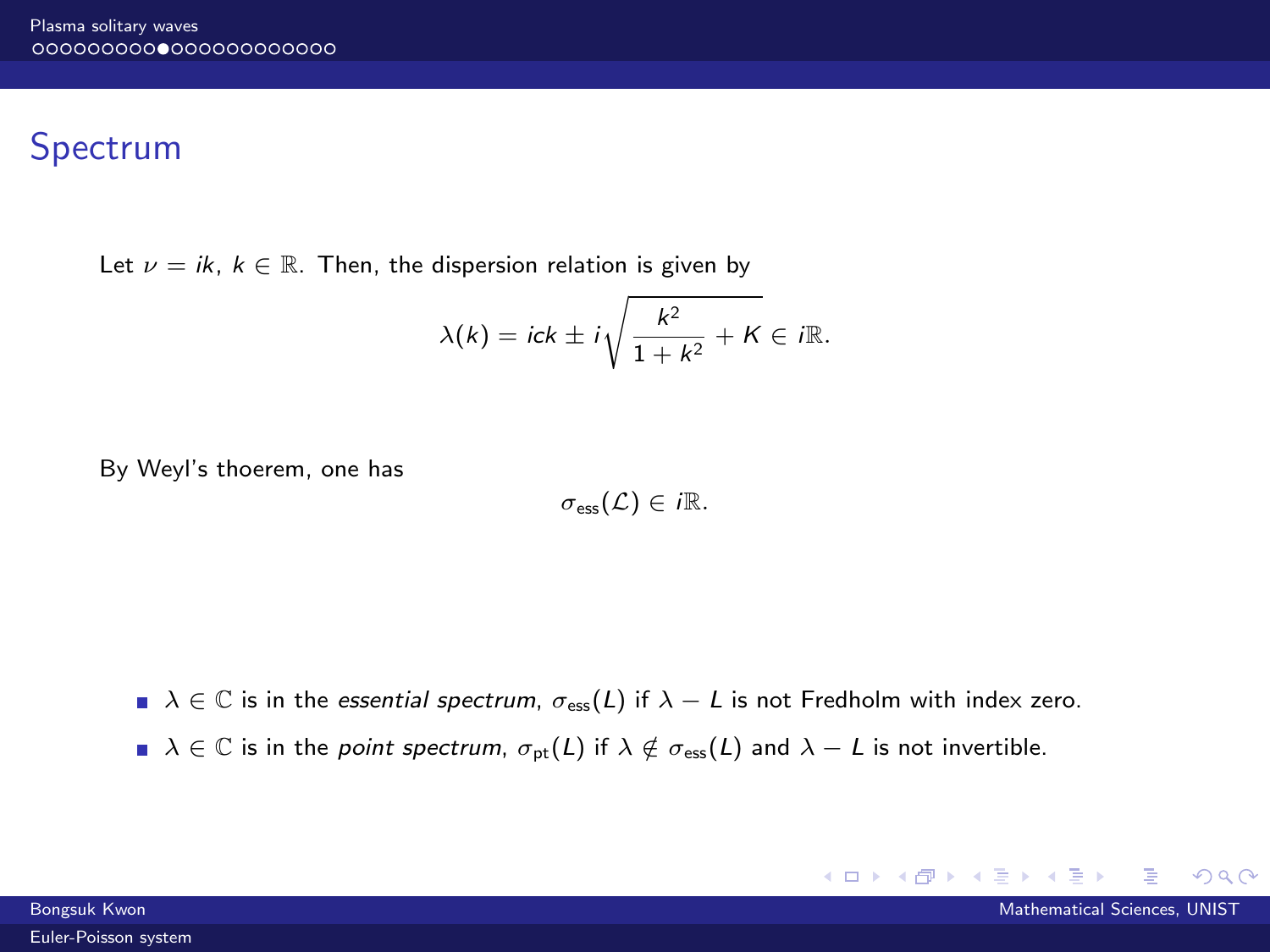# Weighted space

 $\bullet$  Due to neutral spectrum in usual  $\mathcal{L}^2$ , we consider a weighted spaces  $\mathcal{L}^2_\beta(\mathbb{R})$  where

$$
L^2_{\beta}(\mathbb{R}) := \{ f \in L^2_{loc} : e^{\beta x/2} f(x) \in L^2 \}
$$

for some  $\beta > 0$ 

Note that the system is in the supersonic regime, i.e.,  $c>\sqrt{K+1}$ 



Bongsuk Kwon Mathematical Sciences, UNIST Control of the Control of the Control of the Control of the Mathematical Sciences, UNIST [Euler-Poisson system](#page-0-0)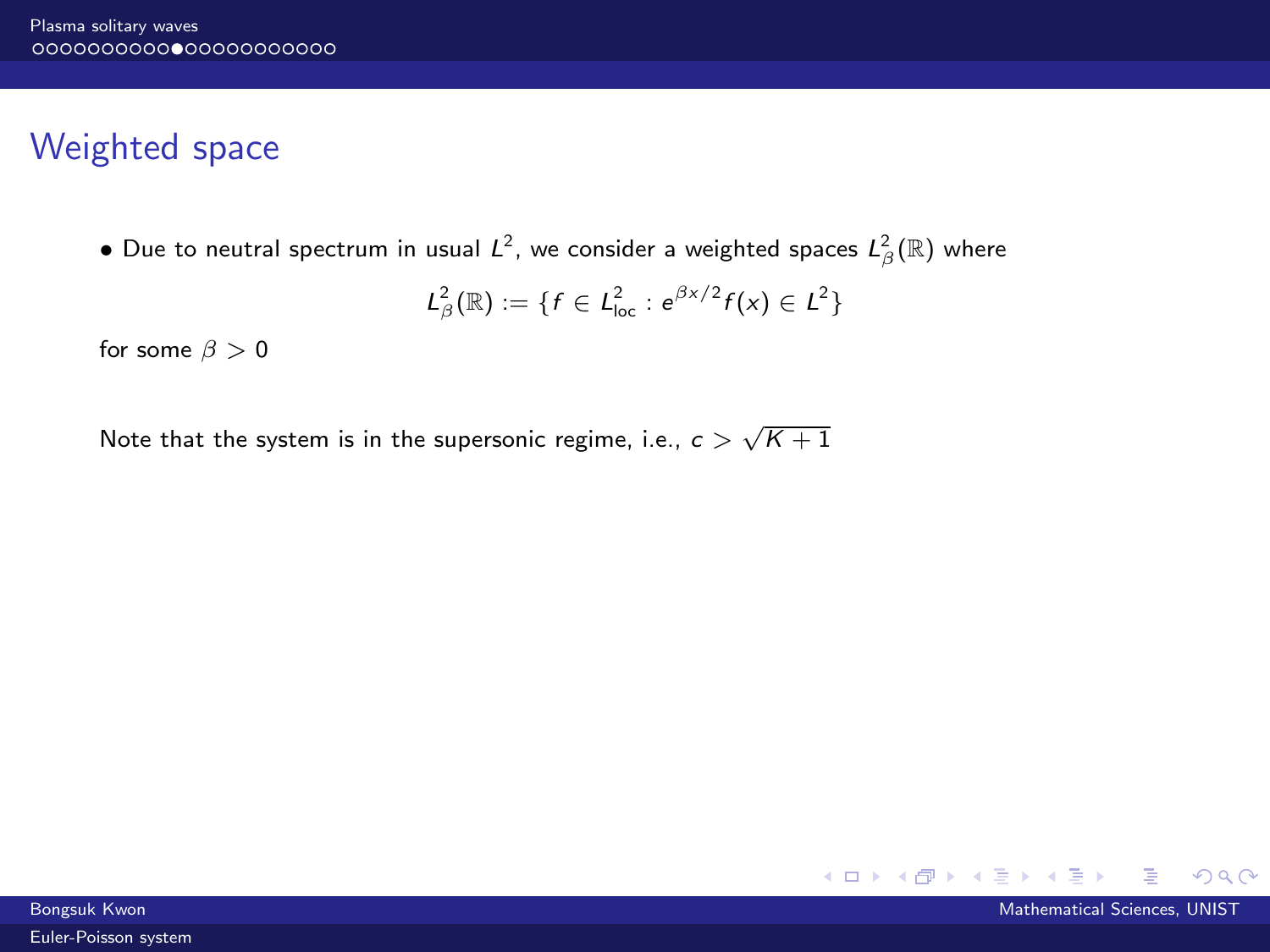# Weighted space

 $\bullet$  Due to neutral spectrum in usual  $\mathcal{L}^2$ , we consider a weighted spaces  $\mathcal{L}^2_\beta(\mathbb{R})$  where

$$
L^2_{\beta}(\mathbb{R}) := \{ f \in L^2_{loc} : e^{\beta x/2} f(x) \in L^2 \}
$$

for some  $\beta > 0$ 

Note that the system is in the supersonic regime, i.e.,  $c>\sqrt{K+1}$ 

Remarks. The weight space was successfully employed.

- Plasma sheath problems :
	- Stability [Suzuki 2011; Nishibata-Ohnawa-Suzuki 2012]
	- Quasi-neutral limit [Jung-K.-Suzuki, 2020]

KdV: [Pego-Weinstein, 1994]; Boussinesq system : [Pego-Weinstein 1997]

∢ □ ▶ ∢ <sup>□</sup> ▶ ∢ ∃

 $QQ$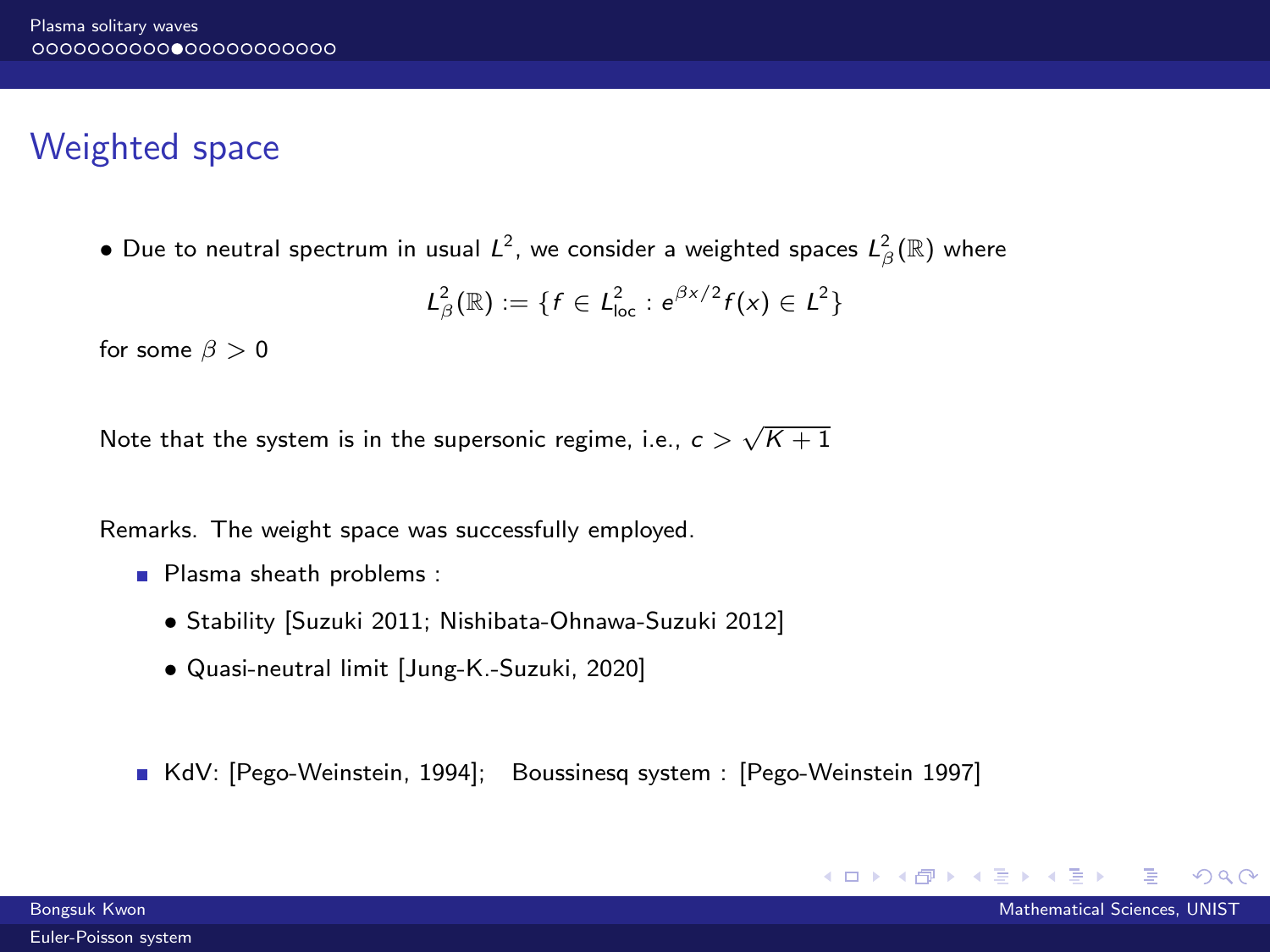## Energy estimates in the weighted space

In weighted spaces  $L^2_{\beta}(\mathbb{R}) := \{f \in L^2_{loc} : e^{\beta x/2} f(x) \in L^2 \}$  for  $\beta > 0$ ,

$$
A_0 \begin{pmatrix} n \\ u \end{pmatrix}_t + \begin{pmatrix} -(V + \varepsilon)K & K \\ K & -(V + \varepsilon) \end{pmatrix} \begin{pmatrix} n \\ u \end{pmatrix}_x
$$
  

$$
- \frac{\beta}{K} \begin{pmatrix} -(V + \varepsilon)K & K \\ K & -(V + \varepsilon) \end{pmatrix} \begin{pmatrix} n \\ u \end{pmatrix} + \begin{pmatrix} 0 \\ (\phi_x - \beta \phi) \end{pmatrix} = \mathcal{O}(\varepsilon) + \mathcal{O}(\varepsilon^{3/2}) + \dots \quad (1.8)
$$
  
  $\sim \mathcal{O}(\varepsilon \beta)$  good contribution

The weighted energy method does NOT work!! it's not the "small" amplitude problem!

[Euler-Poisson system](#page-0-0)

Bongsuk Kwon Mathematical Sciences, UNIST Control of the Control of the Control of the Mathematical Sciences, UNIST

 $QQQ$ 

メロトメ 倒 トメ ミトメ ヨト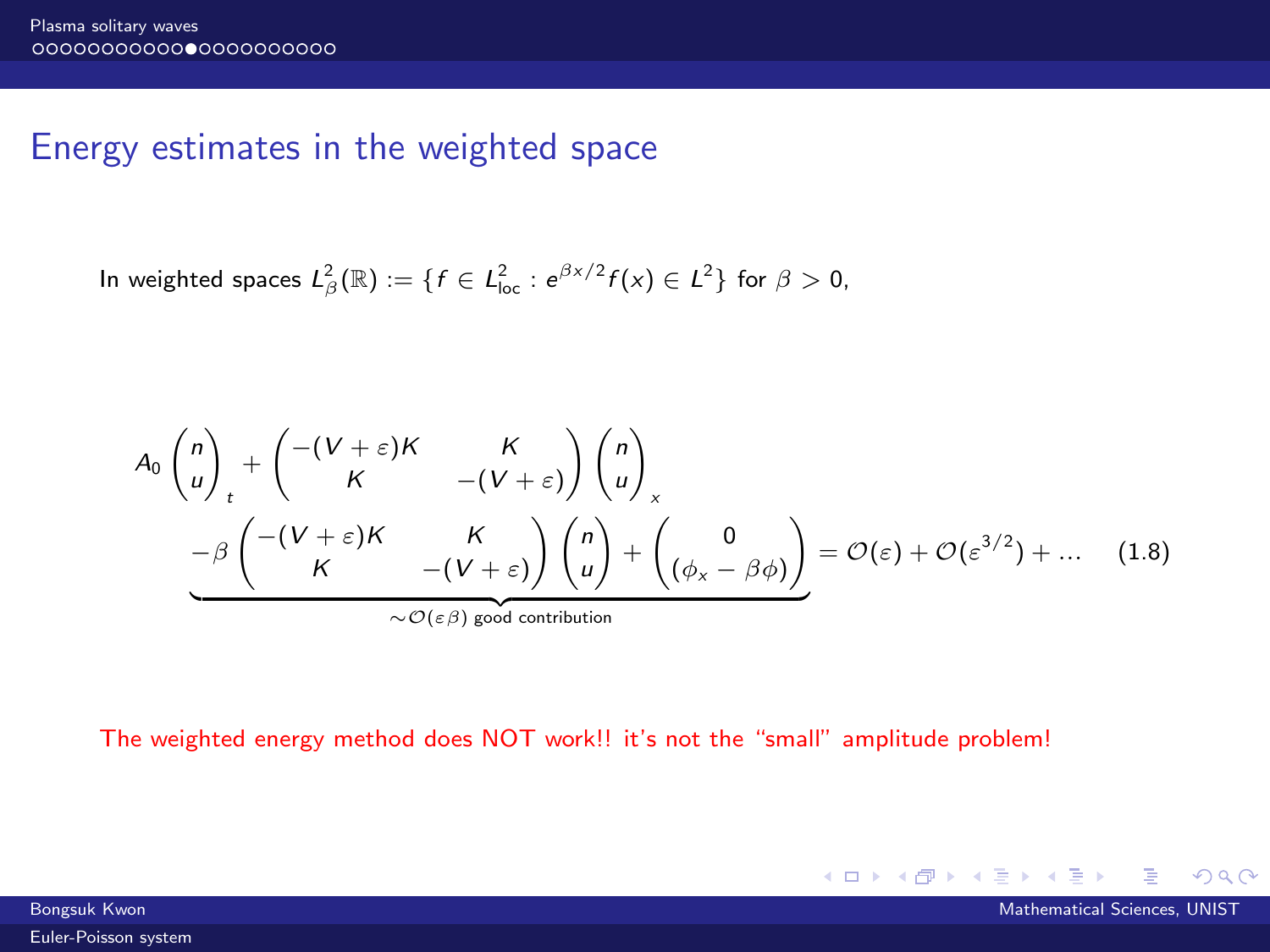# Spectrum on weighted space

In weighted spaces  $L^2_\beta(\mathbb{R}),$  the essential spectrum of  $\mathcal L$  is

$$
d(\lambda, i k - \beta) = 0 \iff \lambda_{\pm}(\beta, k) = (ik - \beta) \left( c \pm \sqrt{\frac{1}{1 - (ik - \beta)^2} + K} \right), \quad k \in \mathbb{R}.
$$

メロトメ 倒 トメ ミトメ ミト

 $298$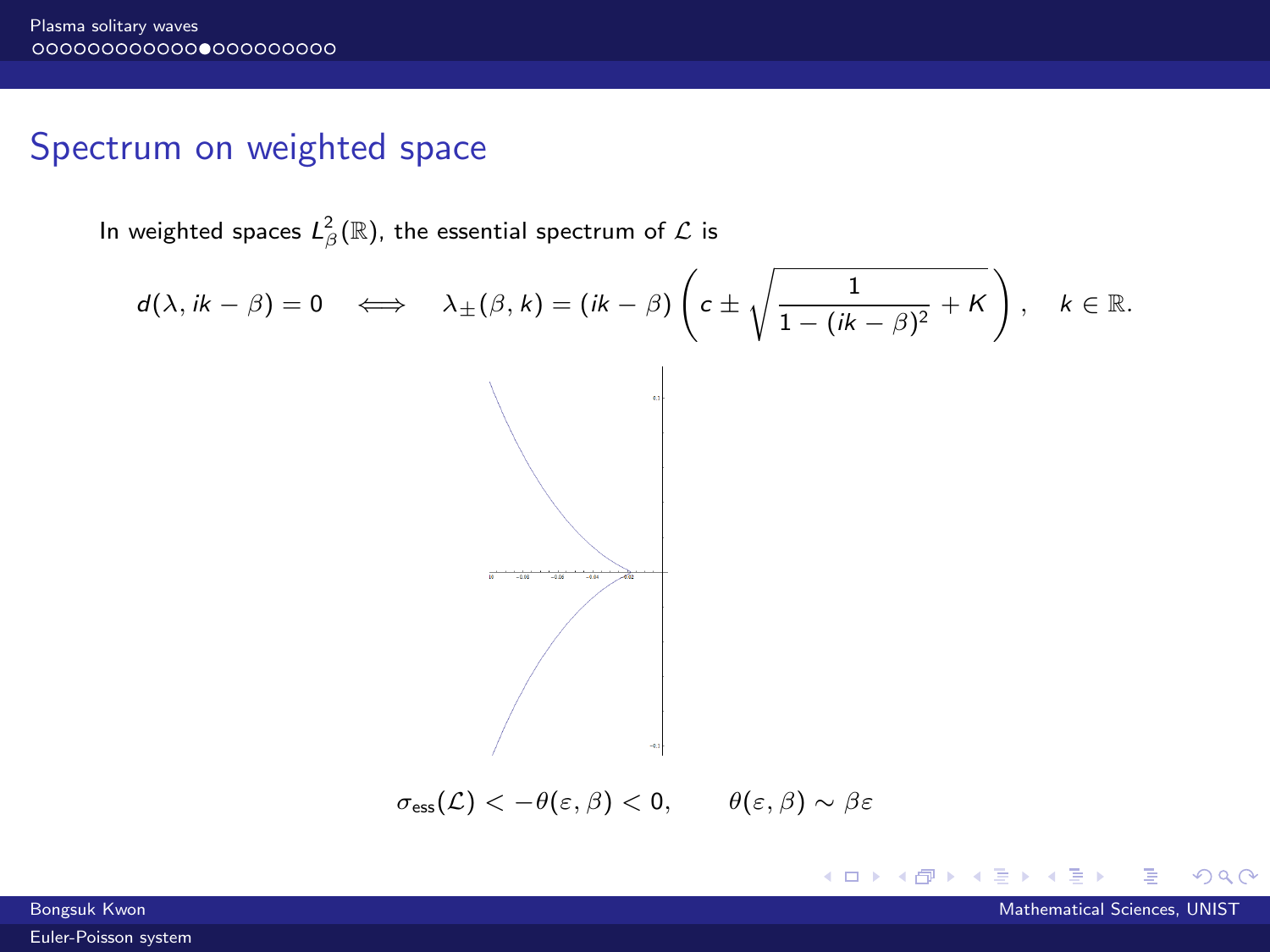# Eigenvalue  $\lambda = 0$

- By inspection,  $\lambda = 0$  is the eigenvalue (point spectrum)
- the eigenfunctions which are the derivatives of the wave :

$$
\mathcal{L}\partial_x(n_c, u_c)^\top = 0
$$

and

$$
\mathcal{L}\partial_c(n_c, u_c)^{\top} = -\partial_x(n_c, u_c)^{\top}
$$

- $\lambda = 0$  is of multiplicity at least two.
- Next, we want to characterize  $\lambda = 0$

 $A \Box B$   $A \Box B$   $A \Box B$ 

 $QQ$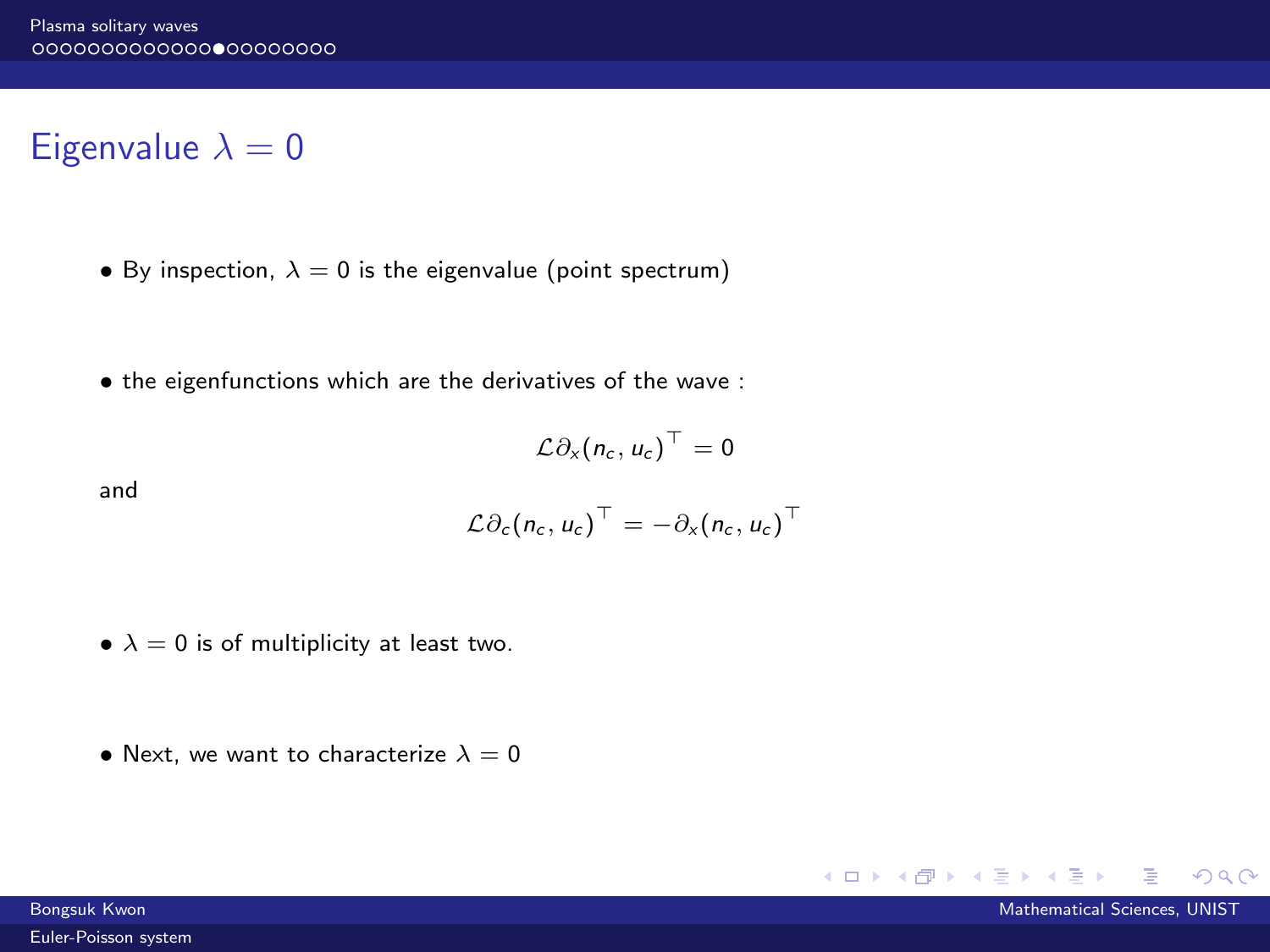# Characterization of  $\lambda = 0$  via Evans function

**Goal:** Construct the Evans function  $D(\lambda)$ .

- $D(\lambda)$  is analytic in  $\lambda$ .
- $D(\lambda) = 0 \Leftrightarrow \ker(\lambda \mathcal{L}) \neq \{0\}.$
- **The order of**  $\lambda$  **as a zero of**  $D(\lambda) =$  **the algebraic multiplicity of**  $\lambda$  **as an eigenvalue of**  $\mathcal{L}$ **.**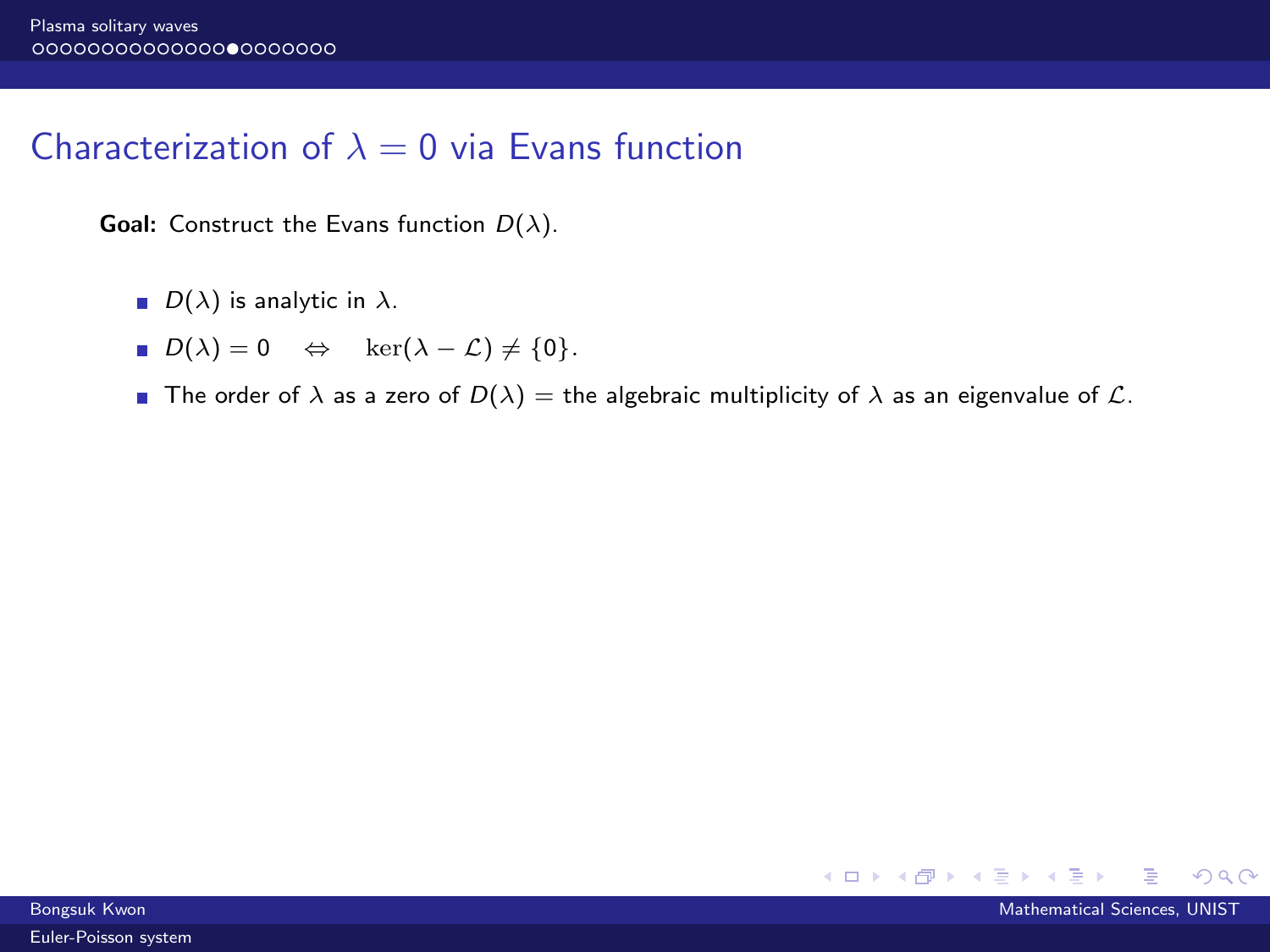## Characterization of  $\lambda = 0$  via Evans function

**Goal:** Construct the Evans function  $D(\lambda)$ .

- $D(\lambda)$  is analytic in  $\lambda$ .
- $D(\lambda) = 0 \Leftrightarrow \ker(\lambda \mathcal{L}) \neq \{0\}.$
- **The order of**  $\lambda$  **as a zero of**  $D(\lambda) =$  **the algebraic multiplicity of**  $\lambda$  **as an eigenvalue of**  $\mathcal{L}$ **.**

Letting  $\mathsf{y}:=(n,u,\phi,\partial_{\mathsf{x}}\phi)^{\mathsf{T}}$ , rewrite  $(\lambda-\mathcal{L})(n,u)^{\mathsf{T}}=0$  as a first order ODE system  $\int d$  $\frac{d}{dx} - A(x, \lambda)$  y = 0.

Then,

$$
\ker\left(\frac{d}{dx}-A(x,\lambda)\right)\neq\{0\}\quad\Leftrightarrow\quad\ker(\lambda-\mathcal{L})\neq\{0\}.
$$

- 1 Construct solutions, analytic in  $\lambda$  for each fixed x, satisfying suitable boundary conditions as  $x \rightarrow +\infty$ .
- 2 Need to study the matrix eigenvalues  $\mu_j = \mu_j(\lambda)$  of  $A_{\infty}(\lambda) := \lim_{|x| \to \infty} A(x, \lambda)$ .

 $QQ$ 

 $A \Box B$   $A \Box B$   $A \Box B$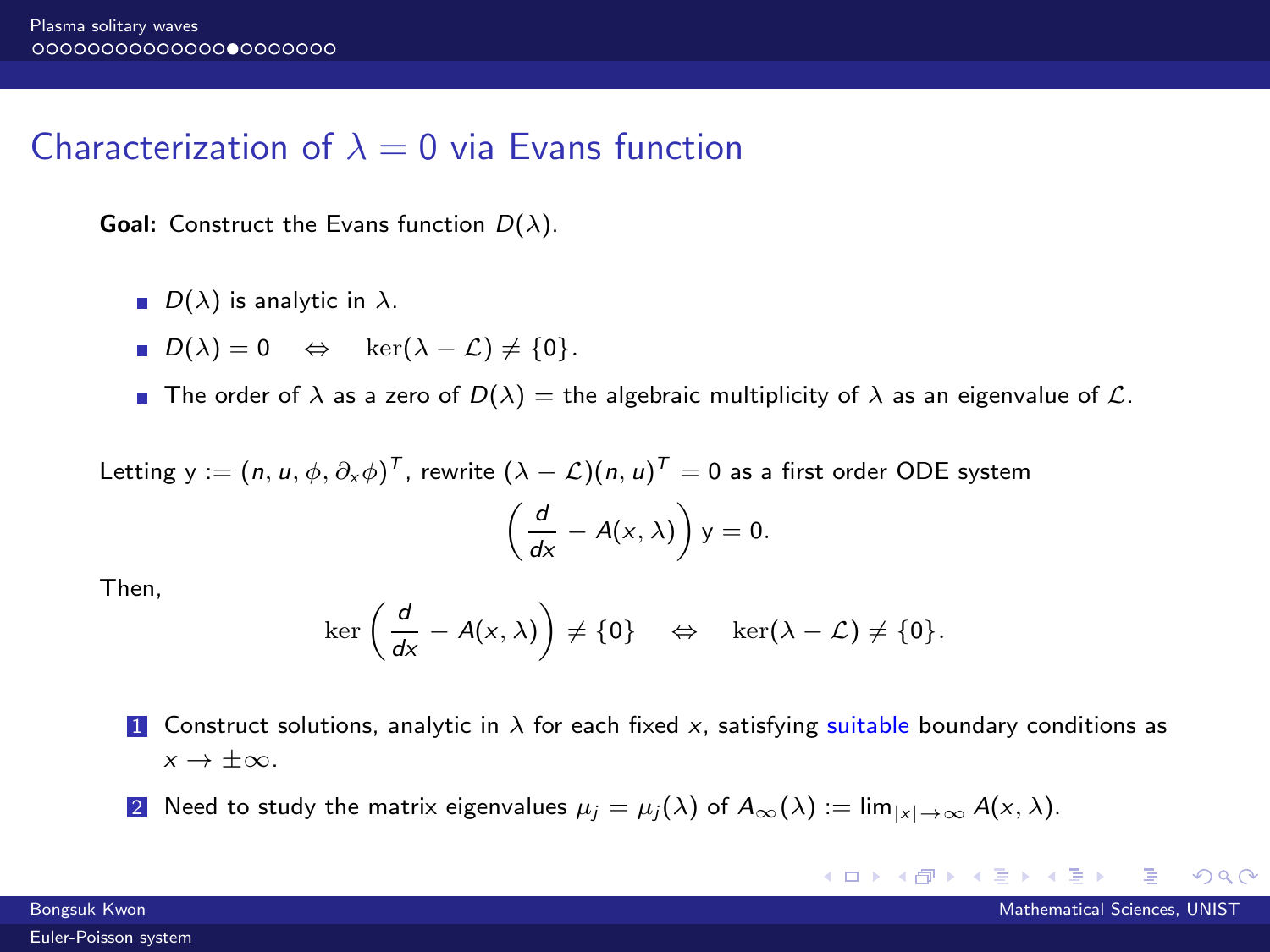## Matrix eigenvalues and Evans function

On Re  $\lambda > 0$ ,

Re 
$$
\mu_1 < 0 < \min_{j=2,3,4} \text{Re } \mu_j =: \mu_*
$$

holds, we can construct  $y_i^{\pm}(x, \lambda)$  satisfying

$$
\frac{dy_i^{\pm}}{dx}=A(x,\lambda)y_i^{\pm},
$$

 $y_1^+ = O(e^{\text{Re }\mu_1 x})$  as  $x \to +\infty$ ,  $y_2^-, y_3^-, y_4^- = O(e^{\mu_* x})$  as  $x \to -\infty$ .



Bongsuk Kwon Mathematical Sciences, UNIST Control of the Control of the Control of the Control of the Mathematical Sciences, UNIST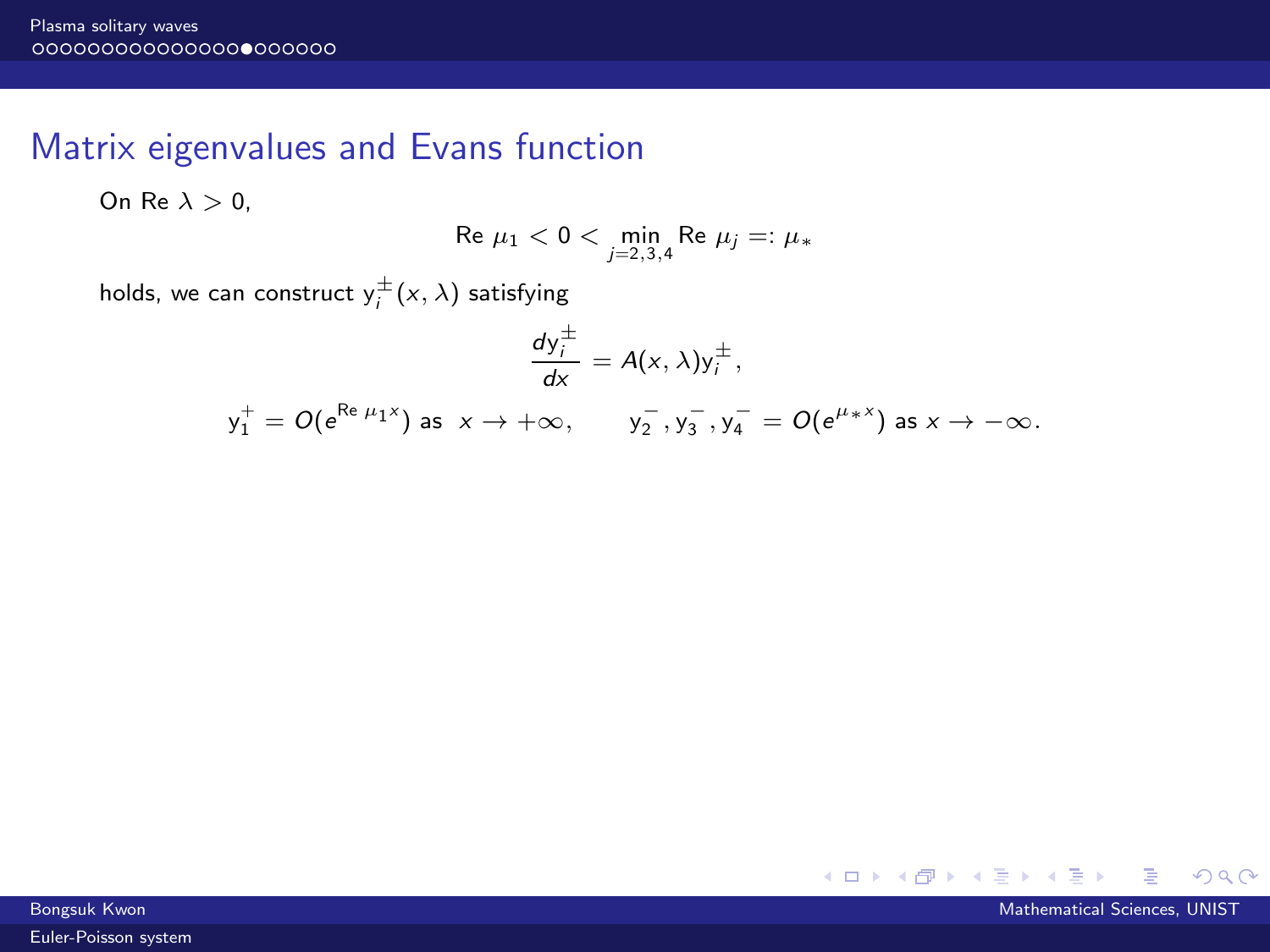## Matrix eigenvalues and Evans function

On Re  $\lambda > 0$ .

Re 
$$
\mu_1 < 0 < \min_{j=2,3,4} \text{Re } \mu_j =: \mu_*
$$

holds, we can construct  $y_i^{\pm}(x, \lambda)$  satisfying

$$
\frac{dy_{\overline{j}}^{\pm}}{dx} = A(x, \lambda)y_{i}^{\pm},
$$
  

$$
y_{1}^{+} = O(e^{Re \mu_{1}x}) \text{ as } x \to +\infty, \qquad y_{2}^{-}, y_{3}^{-}, y_{4}^{-} = O(e^{\mu_{*}x}) \text{ as } x \to -\infty.
$$

#### Definition

The Evans function,  $D(\lambda) := \mathsf{det}\left[ \mathsf{y}_1^+,\mathsf{y}_2^-,\mathsf{y}_3^-,\mathsf{y}_4^-\right] (0,\lambda).$ 

$$
\begin{array}{lcl} D(\lambda)=0 & \Leftrightarrow & \text{span}\{y_1^+\}\cap\text{span}\{y_2^-,y_3^-,y_4^-\}\neq\{0\} \\ & \Leftrightarrow & \lambda \text{ is an eigenvalue of }\mathcal{L} \text{ in } L^2 \end{array}
$$

- Consistent splitting holds: Re  $\mu_1 + \beta < 0 < \mu_* + \beta$  for  $\beta \sim \varepsilon^{1/2}$ .
- ${\sf y}_i^\pm({\sf x},\lambda)$  can be analytically extended to the region  ${\sf Re}\;\lambda>-$ a, where a  $\sim\varepsilon\beta$
- $D(\lambda) = 0$  iff  $\lambda$  is an eigenvalue of  $\mathcal L$  in  $L^2_{\beta}$ .

**イロト イ母ト イヨ** 

 $\Omega$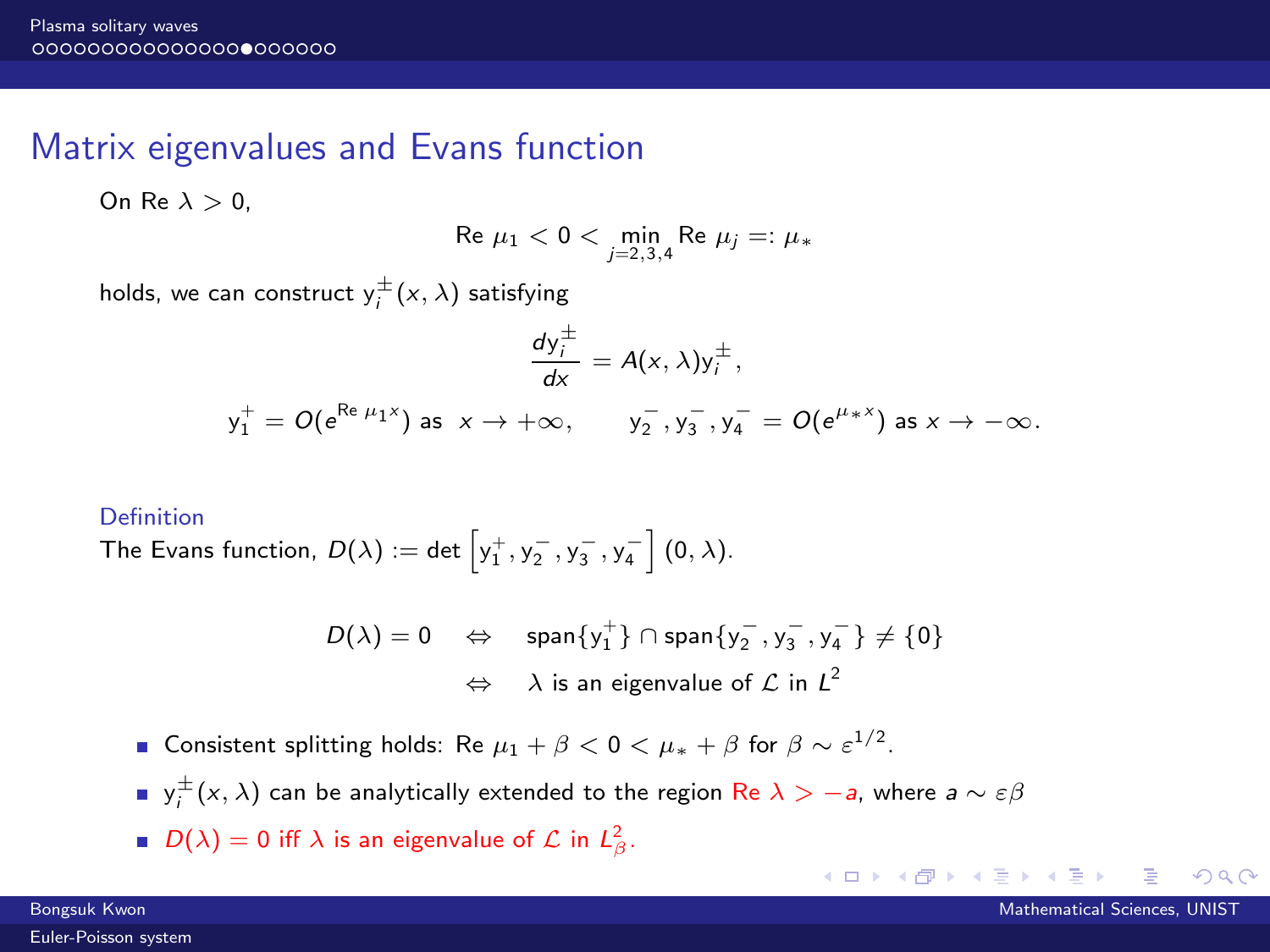# Relations between Evans functions

 $D_{KdV}(\Lambda)$  : Evans function for the solitary wave of KdV

 $\blacksquare$   $D_{FP}(\lambda, \varepsilon)$ : Evans function for EP

 $D_*(\Lambda, \varepsilon)$ : rescaled Evans function by  $\Lambda = \varepsilon^{-3/2} \lambda$ , i.e.,  $D_*(\varepsilon^{-3/2}\lambda,\varepsilon)=D_{\text{EP}}(\lambda,\varepsilon)$ 



 $QQ$ 

 $A \Box B$   $A \Box B$   $A \Box B$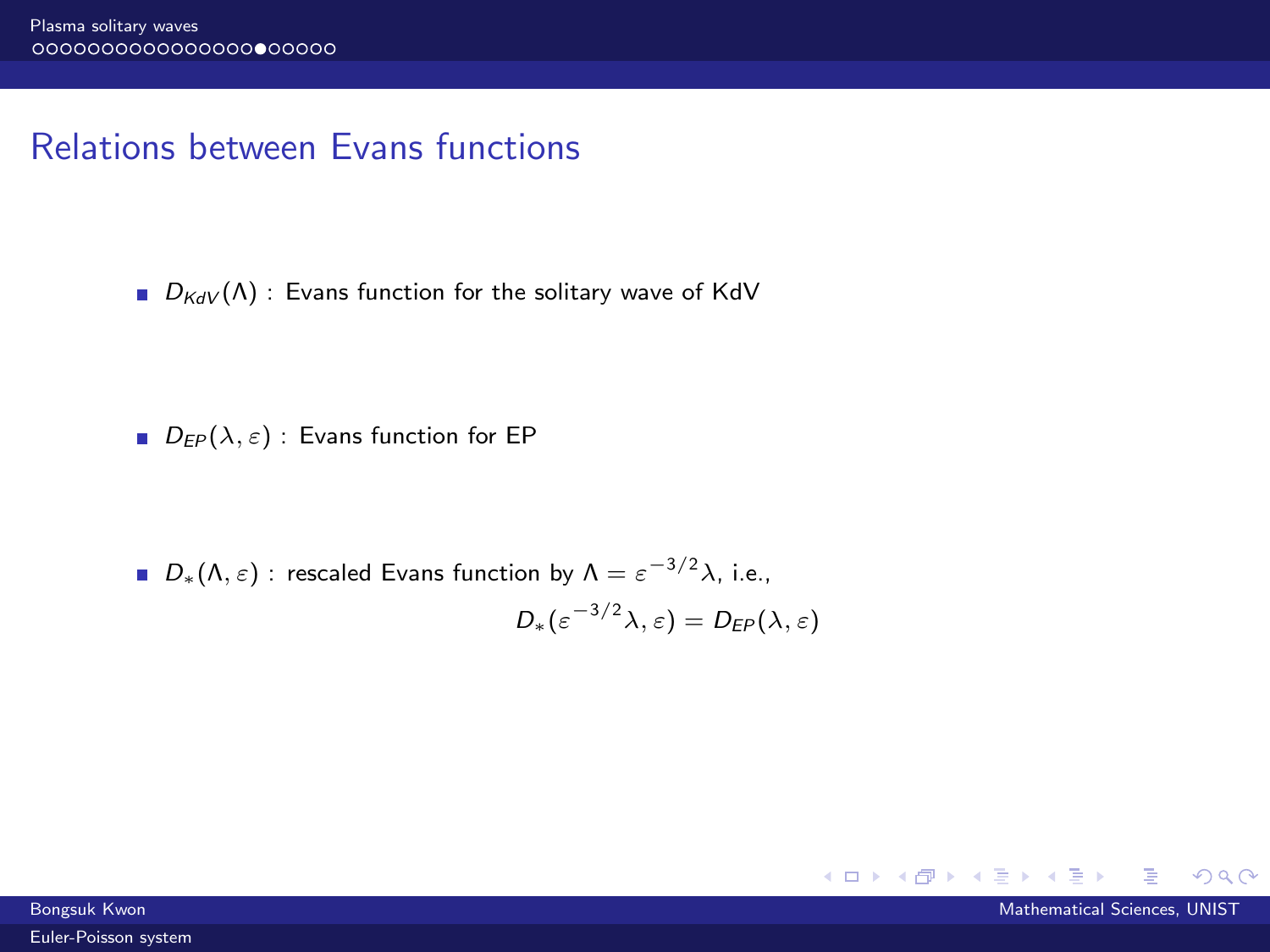## Characterization of eigenvalue

• Using the eigenfunctions of  $\mathcal L$  and  $\mathcal L^*$  associated with  $\lambda=0,$ 

$$
D_{EP}(0,\varepsilon)=\partial_{\lambda}D_{EP}(0,\varepsilon)=0.
$$

- 1 In general, the explicit form of the Evans function is rarely possible.
- 2  $D_{KdV}(\Lambda)$  vanishes only at the origin and the order is two. (Pego-Weinstein, 93,94)

Introducing  $\xi = \varepsilon^{1/2} x$ ,  $\lambda = \varepsilon^{3/2} \Lambda$ , we show that

 $D_{FP}(\lambda, \varepsilon) = D_*(\Lambda, \varepsilon), \qquad D_*(\Lambda, \varepsilon) \to D_{KdV}(\Lambda)$  as  $\varepsilon \to 0$  uniformly in  $\Lambda$ .

 $QQ$ 

 $A \Box B$   $A \Box B$   $A \Box B$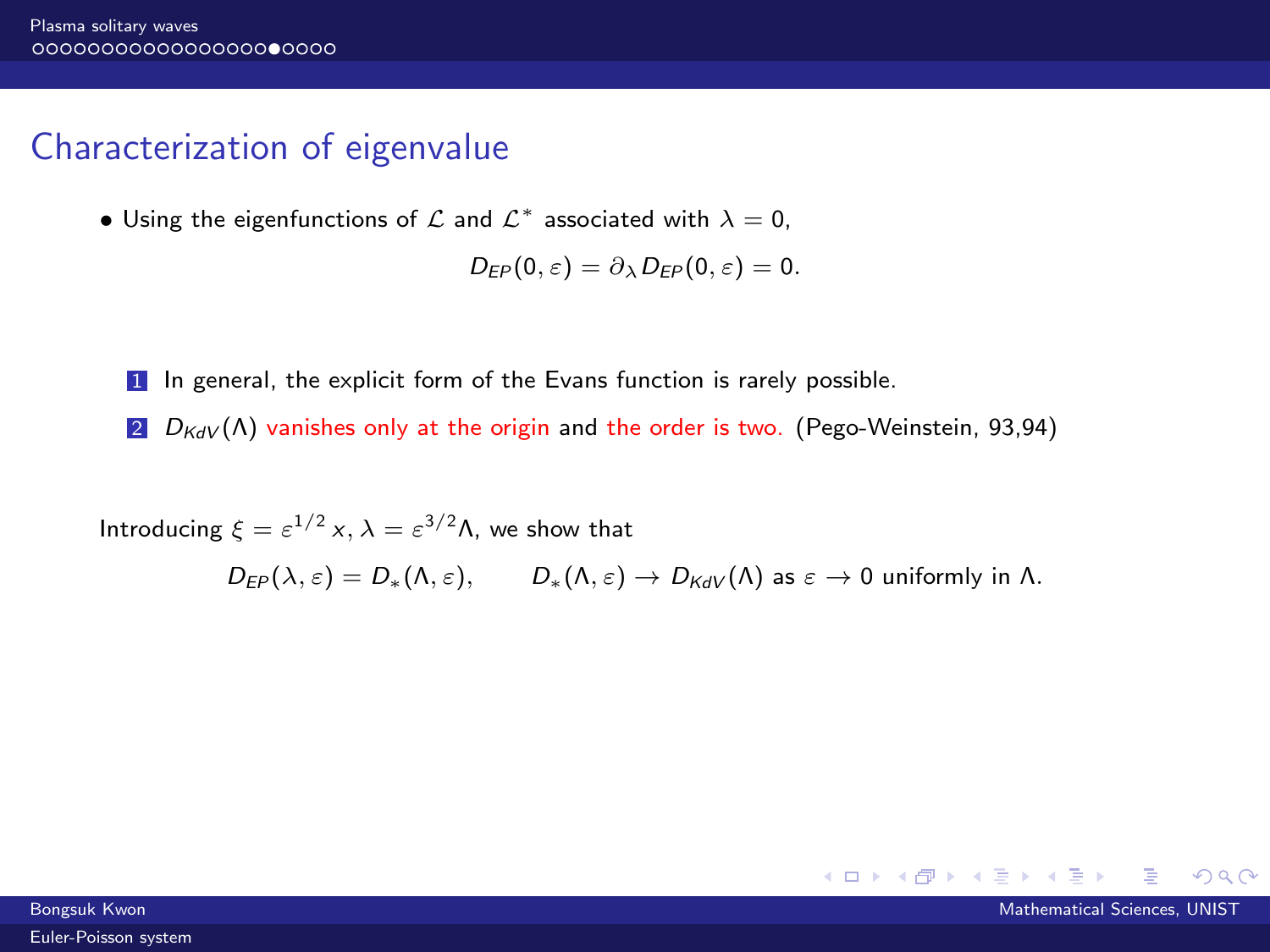## Characterization of eigenvalue

• Using the eigenfunctions of  $\mathcal L$  and  $\mathcal L^*$  associated with  $\lambda=0,$ 

$$
D_{EP}(0,\varepsilon)=\partial_{\lambda}D_{EP}(0,\varepsilon)=0.
$$

- 1 In general, the explicit form of the Evans function is rarely possible.
- 2  $D_{KdV}(\Lambda)$  vanishes only at the origin and the order is two. (Pego-Weinstein, 93,94)

Introducing  $\xi = \varepsilon^{1/2} x$ ,  $\lambda = \varepsilon^{3/2} \Lambda$ , we show that

 $D_{FP}(\lambda, \varepsilon) = D_*(\Lambda, \varepsilon), \qquad D_*(\Lambda, \varepsilon) \to D_{KdV}(\Lambda)$  as  $\varepsilon \to 0$  uniformly in  $\Lambda$ .

By Rouché's theorem, we have

 $\lambda = 0$  is the only zero of  $D(\lambda, \varepsilon)$  and the order is two.

This implies п

 $\lambda = 0$  is the only eigenvalue of  $\mathcal{L}$ . The algebraic multiplicity is two.

Bongsuk Kwon Mathematical Sciences, UNIST

 $QQ$ 

 $A \Box B$   $A \Box B$   $A \Box B$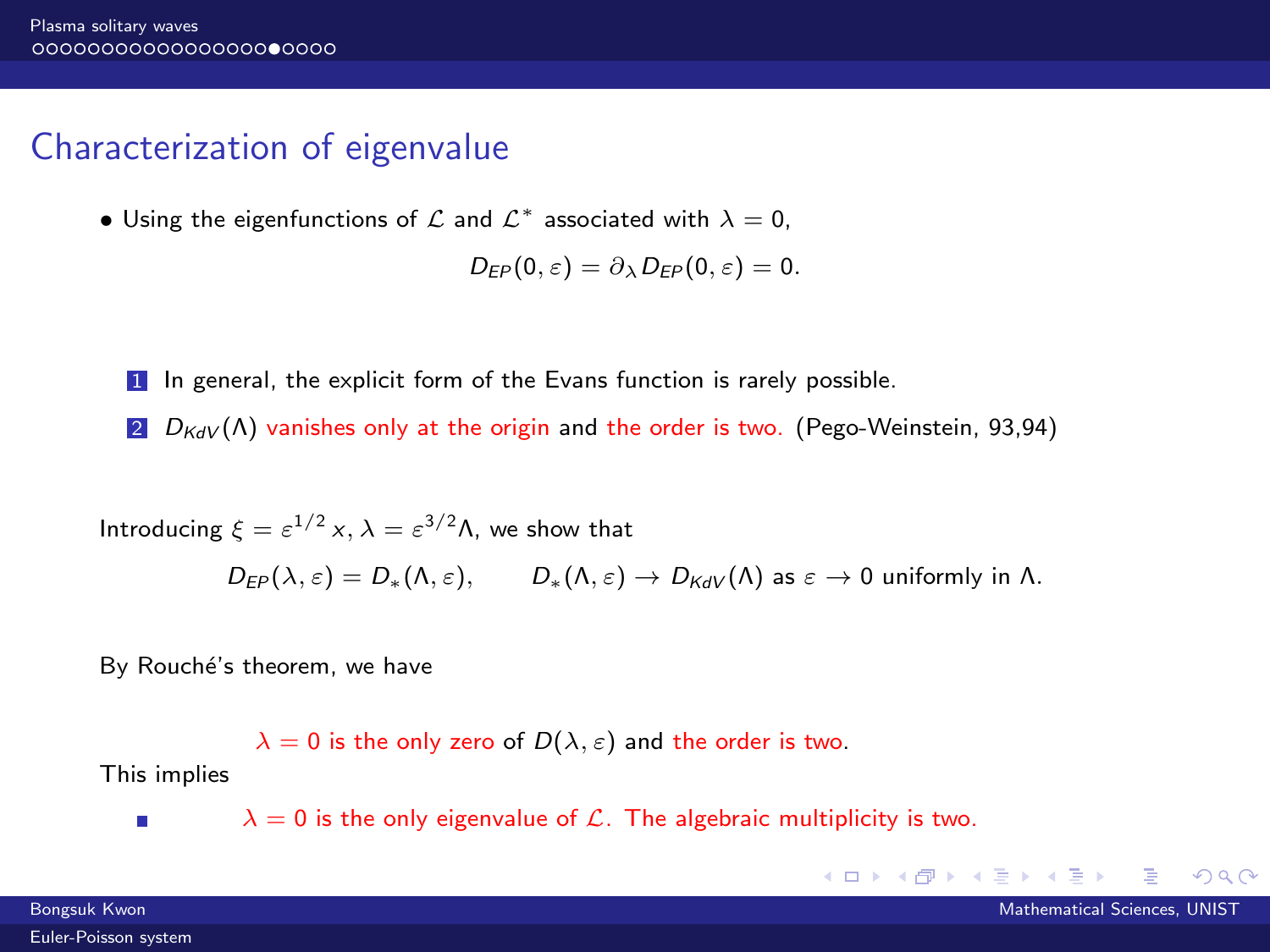# Spectral stability in the weighted space

- $\blacksquare$  By inspection, 0 is the eigenvalue (point spectrum) with the derivative of the wave
- Characterize the zero eigenvalue by Evans function : algebraic multiplicity is 2 with the derivative of the wave
- Spectral stability in  $L^2_\beta(\mathbb{R})$ : For small amplitude waves  $(\varepsilon \ll 1),$  $\sigma_{\text{ess}}^{\beta}(\mathcal{L}_{\varepsilon}) \subset {\lambda \in \mathbb{C}: \ \text{Re }\lambda \leq -\theta(\varepsilon,\beta) < 0}$  $\sigma_{\text{pt}}^{\beta}(\mathcal{L}_{\mu}) \cap \{\lambda \in \mathbb{C}: \text{ Re } \lambda > -\theta(\varepsilon,\beta)\} = \emptyset,$
- **■** the uniform resolvent estimate in { Re  $\lambda > -\theta(\beta, \varepsilon), |\lambda| \ge \varepsilon_0$  :

$$
\|(\lambda-\mathcal{L}_{\varepsilon})^{-1}\|_{L^2_{\beta}\to L^2_{\beta}}\leq \frac{C}{\operatorname{Re} \lambda+\beta}
$$

with a pole of order  $1/\lambda^2$  at  $\lambda=0$ 

イロト イ押ト イヨト イヨ

 $\Omega$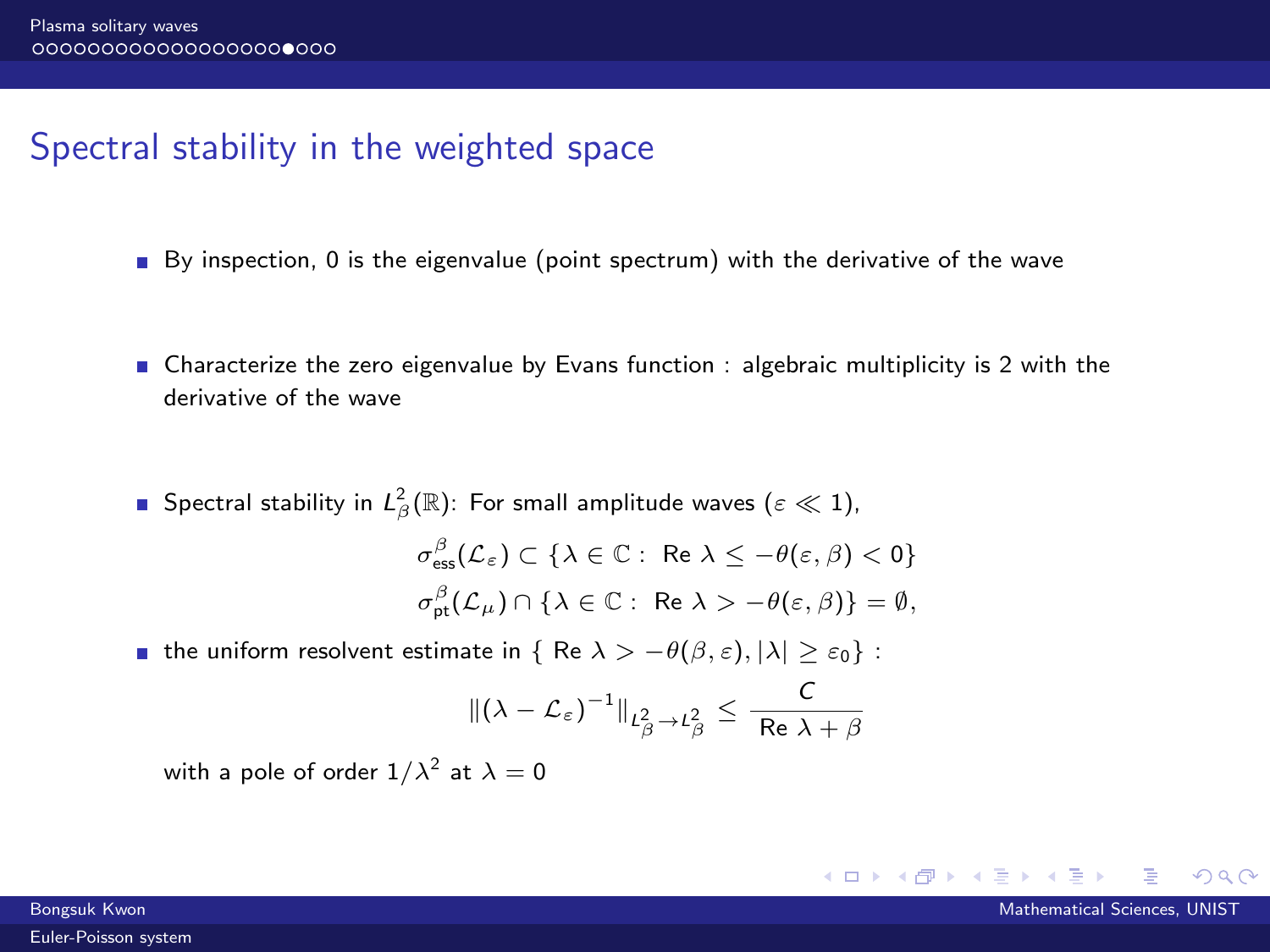## Linear asymptotic stability of solitary waves

- Consider the operator  $\mathcal{L}: H^1_\beta \times H^1_\beta \subset L^2_\beta \times L^2_\beta \to L^2_\beta \times L^2_\beta$ .
- Let  $c = \sqrt{1 + K} + \varepsilon$  and  $\beta = c_0 \varepsilon^{1/2}$ , where  $c_0 > 0$  is some constant.
- $1$   $\mathcal L$  generates the  $\mathcal C_0$ -semigroup  $e^{\mathcal L t}$  on  $L^2_{\beta}\times L^2_{\beta};$
- 2  $\lambda = 0$  is an isolated eigenvalue of  $\mathcal L$  with algebraic multiplicity two;
- 3  $(\lambda-\mathcal{L})^{-1}$  is uniformly bounded on Re  $\lambda>0$ , outside any small neighborhood of the origin.

Theorem (Bae and K., 2021)  
\nFor any 
$$
(n_0, u_0)^T \in L^2_\beta \times L^2_\beta
$$
 with  $P(n_0, u_0)^T = 0$ , there holds  
\n
$$
||e^{\mathcal{L}t}(n_0, u_0)^T||_{L^2_\beta} \leq C_\varepsilon e^{-C_\varepsilon t} ||(n_0, u_0)^T||_{L^2_\beta}
$$
 for all  $t \geq 0$ .

Let P be the spectral projection onto the generalized eigenspace of L associated with  $\lambda = 0$ .

 $A \Box B$   $A \Box B$   $A \Box B$ 

 $QQ$ 

Bongsuk Kwon Mathematical Sciences, UNIST [Euler-Poisson system](#page-0-0)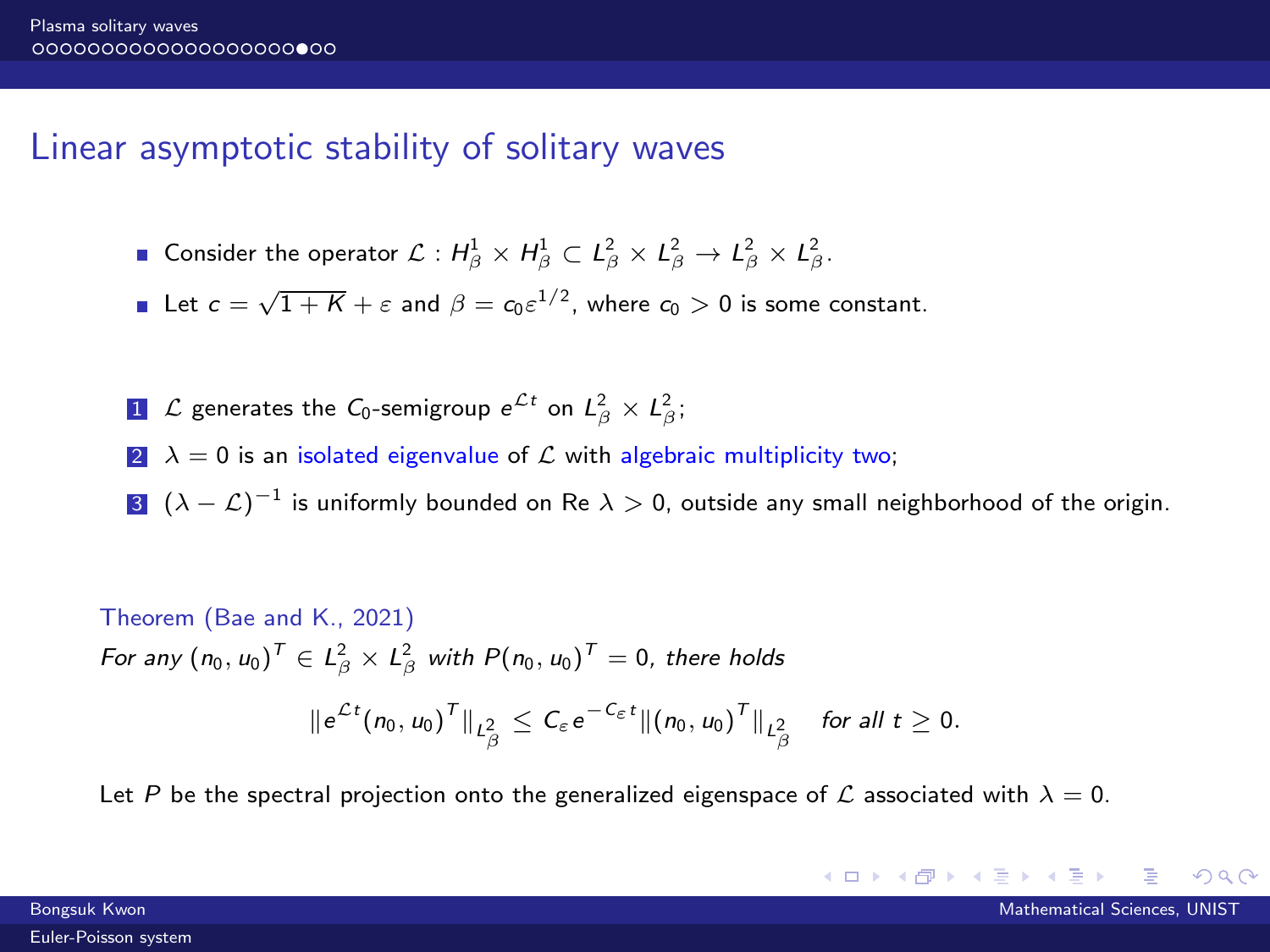## Linear asymptotic stability of solitary waves

The spectral projection is given by

$$
P = \frac{1}{2\pi i} \int_{\Gamma_0} (\lambda - \mathcal{L})^{-1} d\lambda, \quad \text{where } \Gamma_0 \text{ is a small circle centered at } \lambda = 0.
$$

$$
\text{Ran}P = \text{span}\{\partial_x(n_c, u_c)^T, \partial_c(n_c, u_c)^T\}.
$$

Spectrum

$$
\sigma\left(\mathcal{L}|_{\mathsf{Ran}P}\right) = \{0\} = \sigma_{\mathsf{pt}}(\mathcal{L}), \quad \sigma\big(\mathcal{L}|_{\mathsf{Ran}(I-P)}\big) = \sigma_{\mathsf{ess}}(\mathcal{L}) \subset \{\lambda : \mathsf{Re}\,\, \lambda < -a\}
$$

Semi-group

$$
e^{\mathcal{L}t}u_0 = e^{\mathcal{L}t}Pu_0 + e^{\mathcal{L}t}(I - P)u_0.
$$
  

$$
e^{\mathcal{L}t}Pu_0 = C_1\partial_x \Psi_c + C_2(\partial_c \Psi_c - t\partial_x \Psi_c) \text{ and } ||e^{\mathcal{L}t}(I - P)u_0||_{L^2_{\beta}} \to 0 \text{ as } t \to +\infty.
$$

 $A \Box B$   $A \Box B$   $A \Box B$ 

 $298$